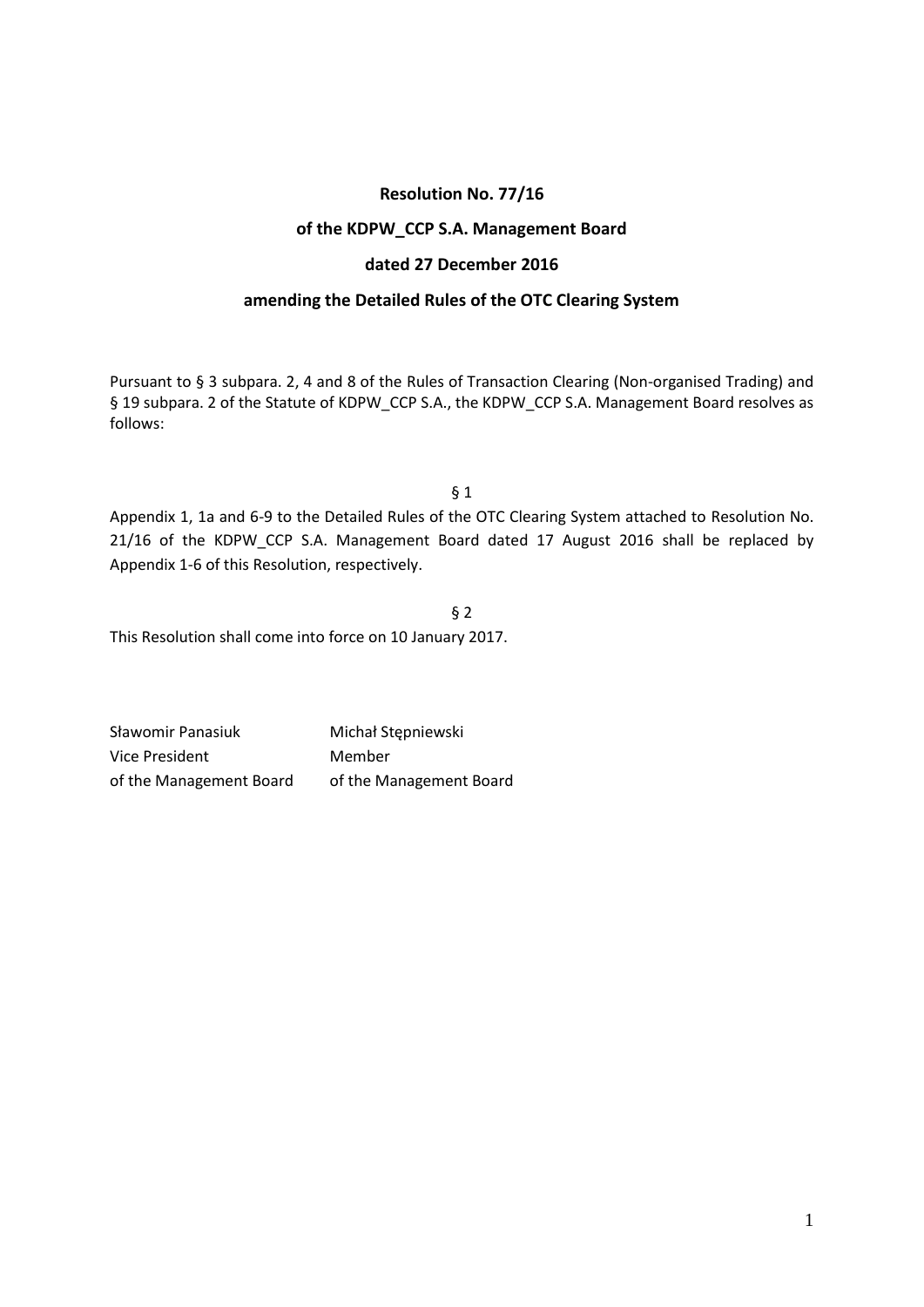*Appendix No. 1 to the Resolution No. 77/16 of the Management Board of KDPW\_CCP S.A. dated 27 December 2016*

Appendix 1 to the Detailed Rules of the OTC Clearing System

## **I. Forward Rate Agreement (FRA)**

## 1. Description of the transaction

In a FRA, the counterparties set the interest rate to apply in the future to a specific amount arising from a transaction, expressed in a given currency, for a predefined period. The FRA settlement amount is the difference between the amount of interest calculated at the FRA rate and the amount of interest calculated at the reference rate.

| Underlying instrument                  | WIBOR interest rate                                                                                                                                                                 | <b>EURIBOR Interest rate</b>                                                                                                                                                            |  |  |  |
|----------------------------------------|-------------------------------------------------------------------------------------------------------------------------------------------------------------------------------------|-----------------------------------------------------------------------------------------------------------------------------------------------------------------------------------------|--|--|--|
| FRA rate                               | $RFRA$ ; fixed interest rate set by counterparties at trade execution date<br>$(t_0)$                                                                                               |                                                                                                                                                                                         |  |  |  |
| Nominal value                          |                                                                                                                                                                                     | Any                                                                                                                                                                                     |  |  |  |
| Currency                               | <b>PLN</b><br><b>EUR</b>                                                                                                                                                            |                                                                                                                                                                                         |  |  |  |
| Trade date                             |                                                                                                                                                                                     | Any business day                                                                                                                                                                        |  |  |  |
| FRA settlement date/ FRA<br>start date | Day $t_1$ , which is the deposit period<br>start date as well as the FRA<br>settlement date                                                                                         | Day $t_1$ , which is the deposit period<br>start date as well as the FRA<br>settlement date                                                                                             |  |  |  |
| FRA end date                           | Day t2, which is the deposit<br>period end date not later than the<br>novation date + spot + 24M, set<br>according to the convention<br>defined in the terms of the<br>transaction. | Day t2, which is the deposit<br>period end date not later than<br>the novation date $+$ spot $+$ 36M,<br>set according to the convention<br>defined in the terms of the<br>transaction. |  |  |  |
| Reference rate                         | WIBOR: 1M, 3M, or 6M                                                                                                                                                                | EURIBOR: 1M, 3M, or 6M                                                                                                                                                                  |  |  |  |

### 2. Detailed terms of the transaction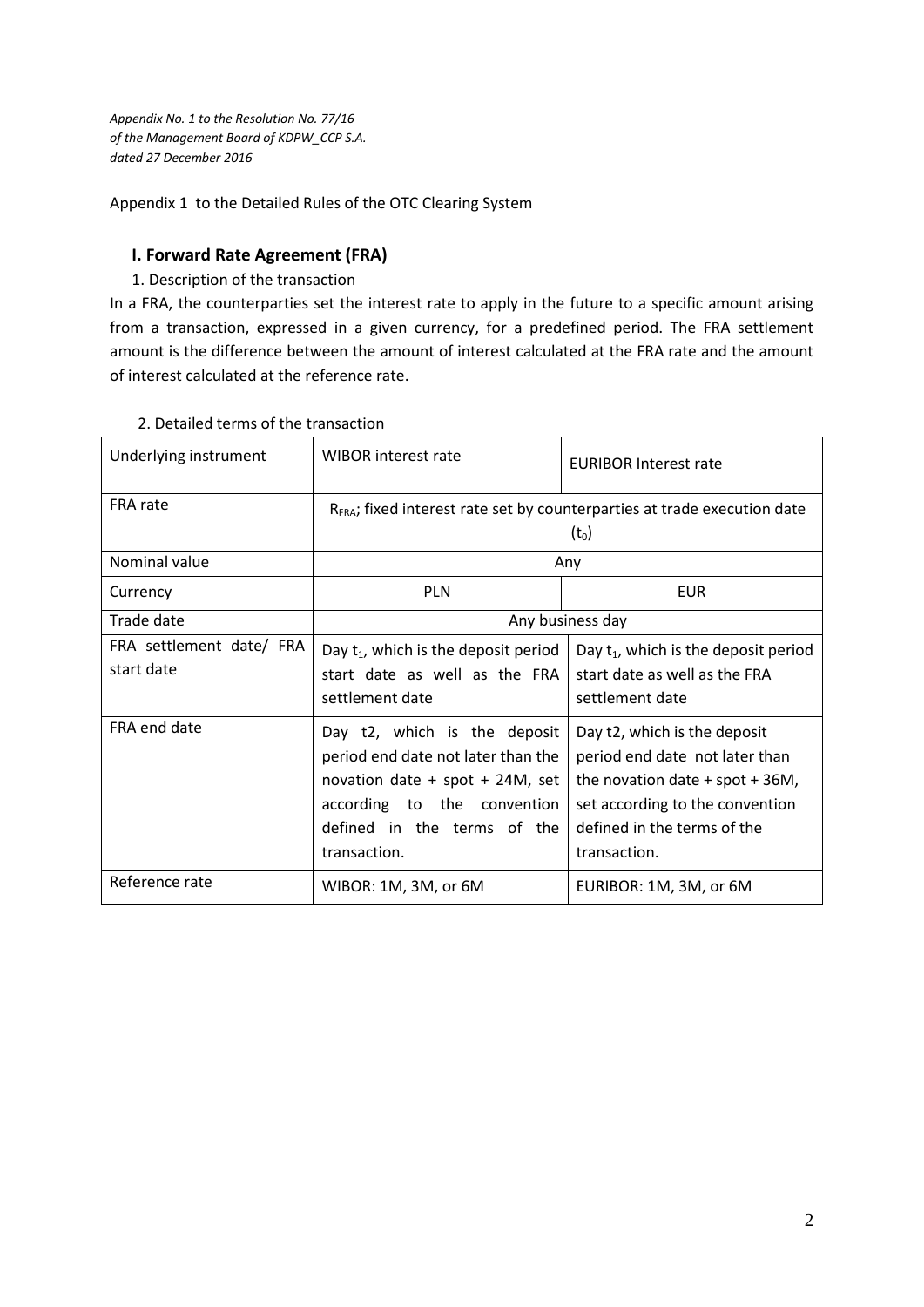| Fixing date           | Reference rate fixing day, which is two business days before the FRA<br>settlement date $t_1$                                                                          |
|-----------------------|------------------------------------------------------------------------------------------------------------------------------------------------------------------------|
| FRA settlement amount | Set at settlement date according to the formula:                                                                                                                       |
|                       | $W = \frac{[R_r - R_{FRA}] \times N \times yf(t_1; t_2)}{1 + R_r \times yf(t_1; t_2)}$                                                                                 |
|                       | where:                                                                                                                                                                 |
|                       | $R_r$ – reference rate                                                                                                                                                 |
|                       | $R_{FRA}$ – FRA rate                                                                                                                                                   |
|                       | $N$ – contract nominal value                                                                                                                                           |
|                       | <i>yf</i> $(t_1; t_2)$ – part of the year determined according to the interest base<br>defined in the contract                                                         |
|                       | If $R_r-R_{FRA}$ >=0, then:                                                                                                                                            |
|                       | - the counterparty with a long position is credited with the settlement<br>amount and the counterparty with a short position is debited with the<br>settlement amount. |
|                       | If $R_r$ - $R_{FRA}$ <0, then:                                                                                                                                         |
|                       | - the counterparty with a long position is debited with the settlement<br>amount and the counterparty with a short position is credited with the<br>settlement amount. |

3. Other terms of the transaction

Furthermore, the terms of the transaction may specify the amount of additional cash payments at specific future dates.

The other terms of the transaction, including the terms of valuation, are set according to the Clearing Rules and the Detailed Rules of the OTC Clearing System.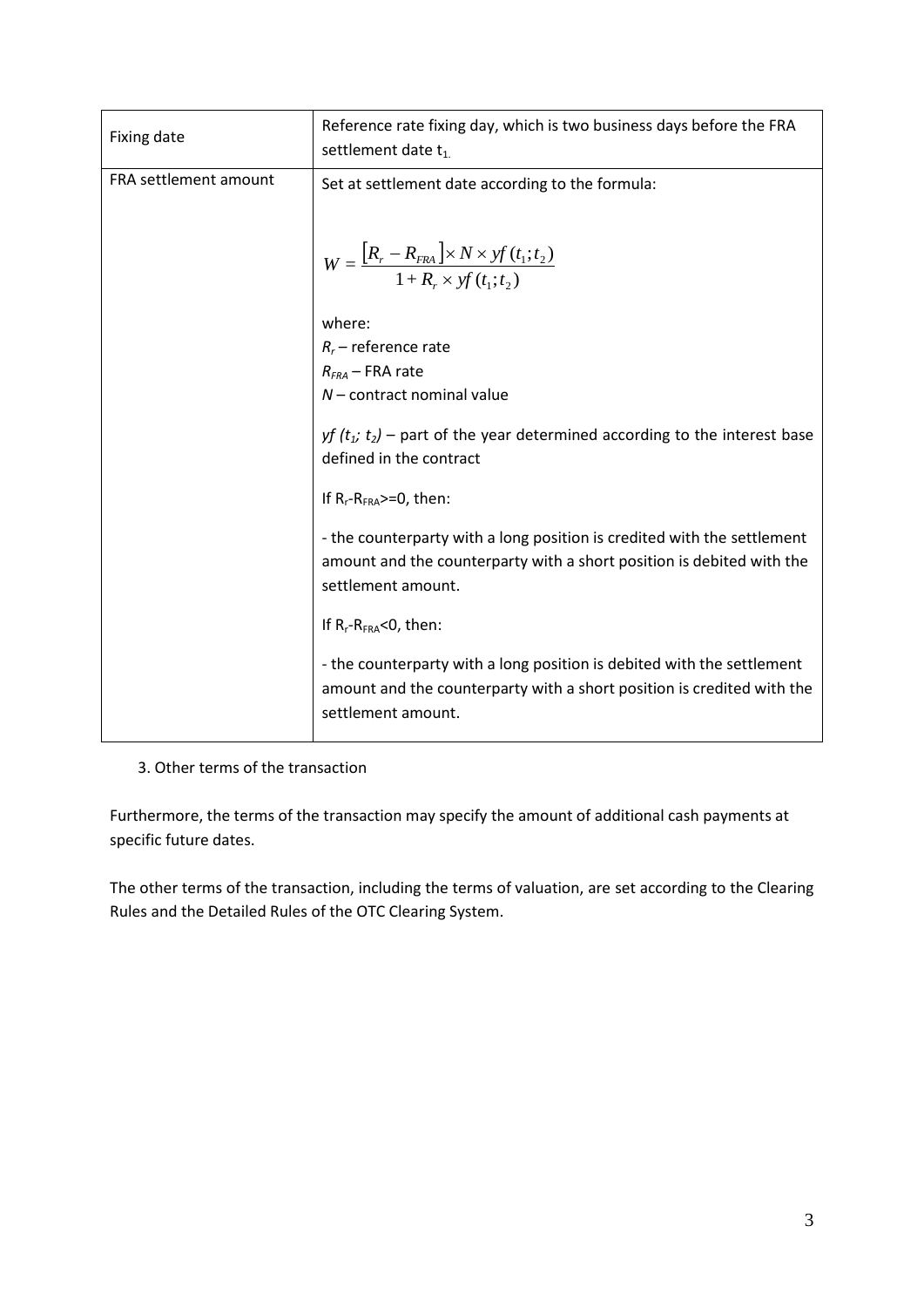## **II. Interest Rate Swap (IRS)**

## 1. Description of the transaction

In an IRS, the counterparties agree to exchange a series of interest payments calculated for an agreed nominal amount and for a specified period but calculated on different terms.

One counterparty to IRS agrees to pay for a predefined period interest on the nominal amount arising from the transaction calculated at a predefined fixed rate. In the same period, the other counterparty agrees to pay interest on the same amount calculated at a floating rate. Both payment streams have the same currency.

| Underlying instrument   | WIBOR interest rate                                                                                                                                                                                                                                                                                        | <b>EURIBOR Interest rate</b>                                                                                                                                                    |  |  |  |  |
|-------------------------|------------------------------------------------------------------------------------------------------------------------------------------------------------------------------------------------------------------------------------------------------------------------------------------------------------|---------------------------------------------------------------------------------------------------------------------------------------------------------------------------------|--|--|--|--|
| IRS rate                | interest rate set by counterparties at trade execution date<br>$R_{\rm IRS.n:}$<br>$(t_0)$ , for interest period n: fixed or floating according to the defined<br>schedule                                                                                                                                 |                                                                                                                                                                                 |  |  |  |  |
| Nominal value           | Fixed or floating according to a schedule                                                                                                                                                                                                                                                                  |                                                                                                                                                                                 |  |  |  |  |
| Currency                | <b>PLN</b><br><b>EUR</b>                                                                                                                                                                                                                                                                                   |                                                                                                                                                                                 |  |  |  |  |
| Trade date              |                                                                                                                                                                                                                                                                                                            | Any business day                                                                                                                                                                |  |  |  |  |
| Maturity / IRS end date | $t_m$ ; End date of the last interest<br>period not later than the<br>novation date +spot+3Y -<br>contracts with underlying<br>WIBOR1M;<br>novation date +spot+20Y-<br>contracts with underlying<br>WIBOR3M and WIBOR6M;<br>set according to the convention<br>defined in the terms of the<br>transaction. | $t_m$ ; End date of the last interest<br>period not later than the<br>novation date+spot+50Y,<br>set according to the convention<br>defined in the terms of the<br>transaction. |  |  |  |  |

## 2. Detailed terms of the transaction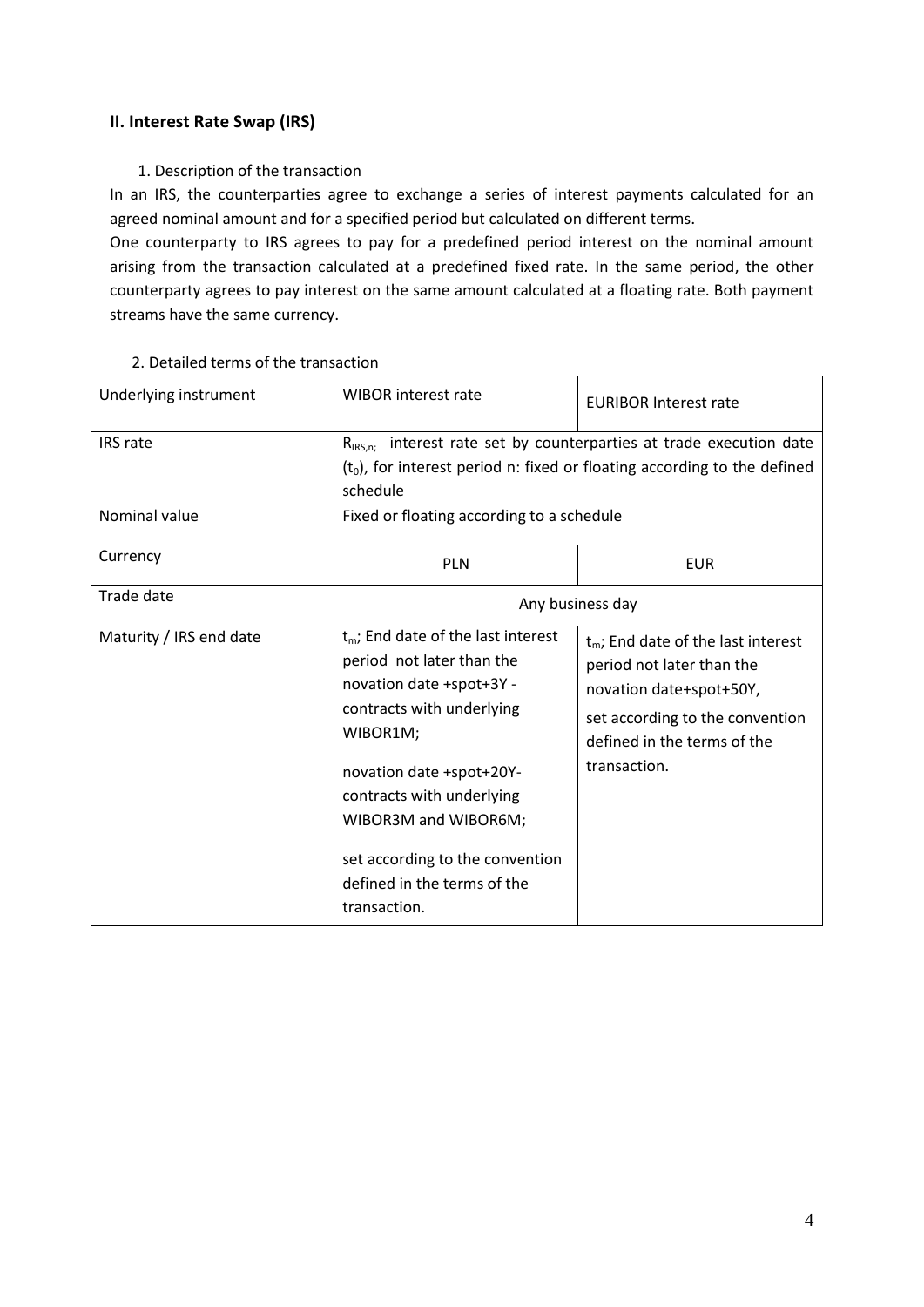| Interest payment date                         | Fixed and/or floating interest payment date set according to the<br>convention defined in the terms of the transaction.                                                                                                                                                                                                                                                                     |                        |
|-----------------------------------------------|---------------------------------------------------------------------------------------------------------------------------------------------------------------------------------------------------------------------------------------------------------------------------------------------------------------------------------------------------------------------------------------------|------------------------|
| Floating rate margin                          | Amount added to the floating rate, fixed or floating according to the<br>defined schedule                                                                                                                                                                                                                                                                                                   |                        |
| Floating rate in the first<br>interest period | $R_1$ ; fixed interest rate for the first interest period for the floating<br>rate, if set.                                                                                                                                                                                                                                                                                                 |                        |
| Fixing date                                   | Floating reference rate fixing date, which is two business days before<br>the floating interest period start date.                                                                                                                                                                                                                                                                          |                        |
| Reference rate                                | WIBOR: 1M, 3M, or 6M                                                                                                                                                                                                                                                                                                                                                                        | EURIBOR: 1M, 3M, or 6M |
| Settlement amount                             | At interest payment date, for the fixed rate - the counterparty which<br>pays the fixed rate is debited with the settlement amount and the<br>counterparty which receives the fixed rate is credited with the<br>settlement amount:                                                                                                                                                         |                        |
|                                               | $W_n = N_n \times R_{RS,n} \times yf(tp_{s,n}; tk_{s,n})$<br>At interest payment date, for the floating rate $-$ the counterparty<br>which pays the floating rate is debited with the settlement amount<br>and the counterparty which receives the floating rate is credited<br>with the settlement amount:                                                                                 |                        |
|                                               | $W_n = N_n \times R_n \times yf(p_{z,n};tk_{z,n})$ where:                                                                                                                                                                                                                                                                                                                                   |                        |
|                                               | $R_{IRS,n}$ – IRS rate in period n<br>$R_n$ – floating reference rate in the n-th period plus floating rate<br>margin in the period<br>$N_n$ – contract nominal value in period n                                                                                                                                                                                                           |                        |
|                                               | n - interest period index                                                                                                                                                                                                                                                                                                                                                                   |                        |
|                                               | $tp_{s,n}$ – start date of n-th fixed rate interest period, set according to<br>the convention defined in the terms of the transaction<br>$tk_{s,n}$ – end date of n-th fixed rate interest period, set according to the<br>convention defined in the terms of the transaction<br>$y f(tp_n; tk_n)$ – part of the year determined according to the interest<br>base defined in the contract |                        |
|                                               | $tp_{z,n}$ – start date of n-th floating rate interest period, set according to<br>the convention defined in the terms of the transaction                                                                                                                                                                                                                                                   |                        |
|                                               | $tk_{z,n}$ – end date of n-th floating rate interest period, set according to<br>the convention defined in the terms of the transaction                                                                                                                                                                                                                                                     |                        |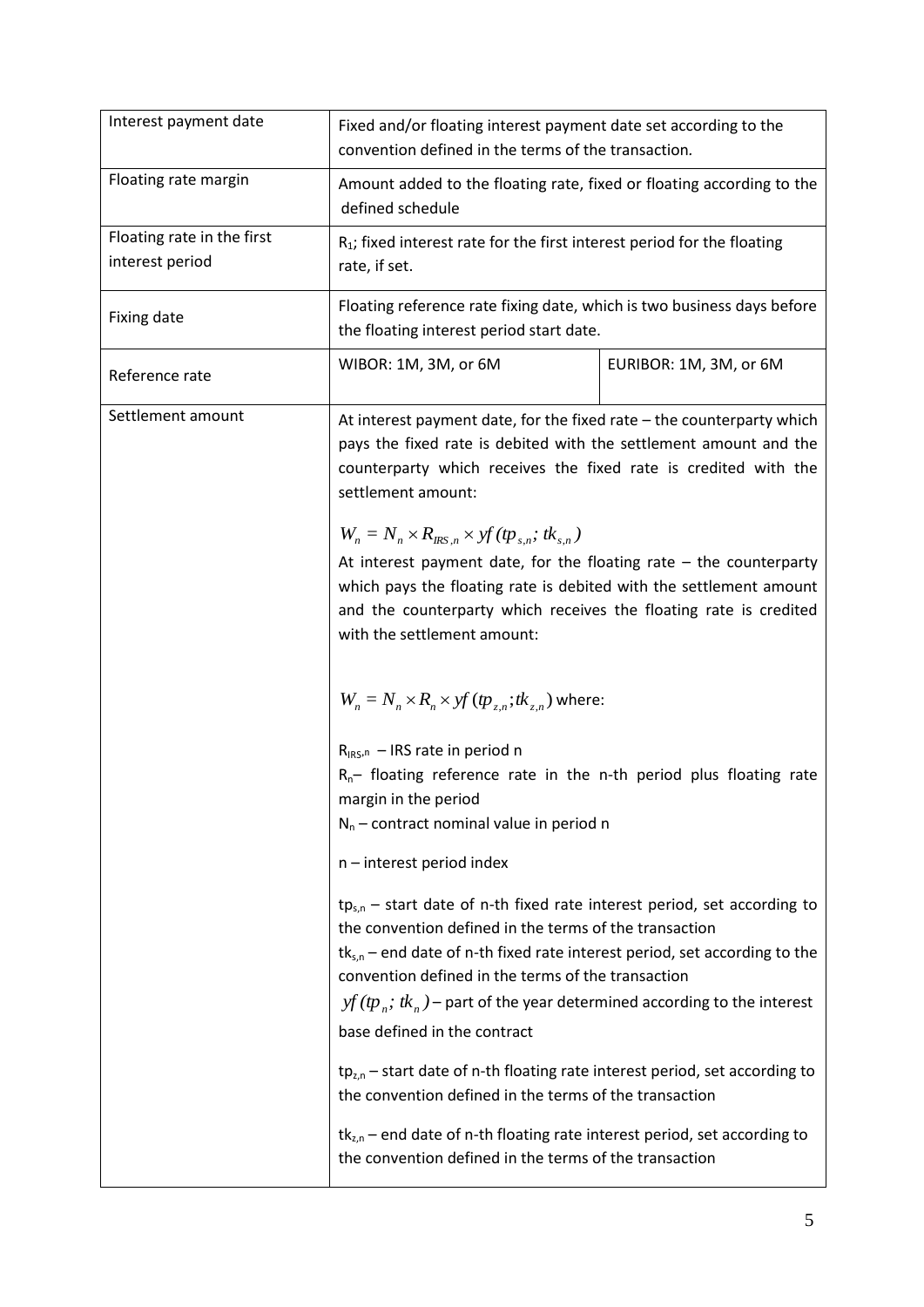| Payments of both legs at the same date are settled in the net |  |  |  |  |  |  |
|---------------------------------------------------------------|--|--|--|--|--|--|
| amount.                                                       |  |  |  |  |  |  |
|                                                               |  |  |  |  |  |  |

## 3. Other terms of the transaction

Furthermore, the terms of the transaction may specify the amount of additional cash payments at specific future dates.

The other terms of the transaction, including the terms of valuation, are set according to the Clearing Rules and the Detailed Rules of the OTC Clearing System.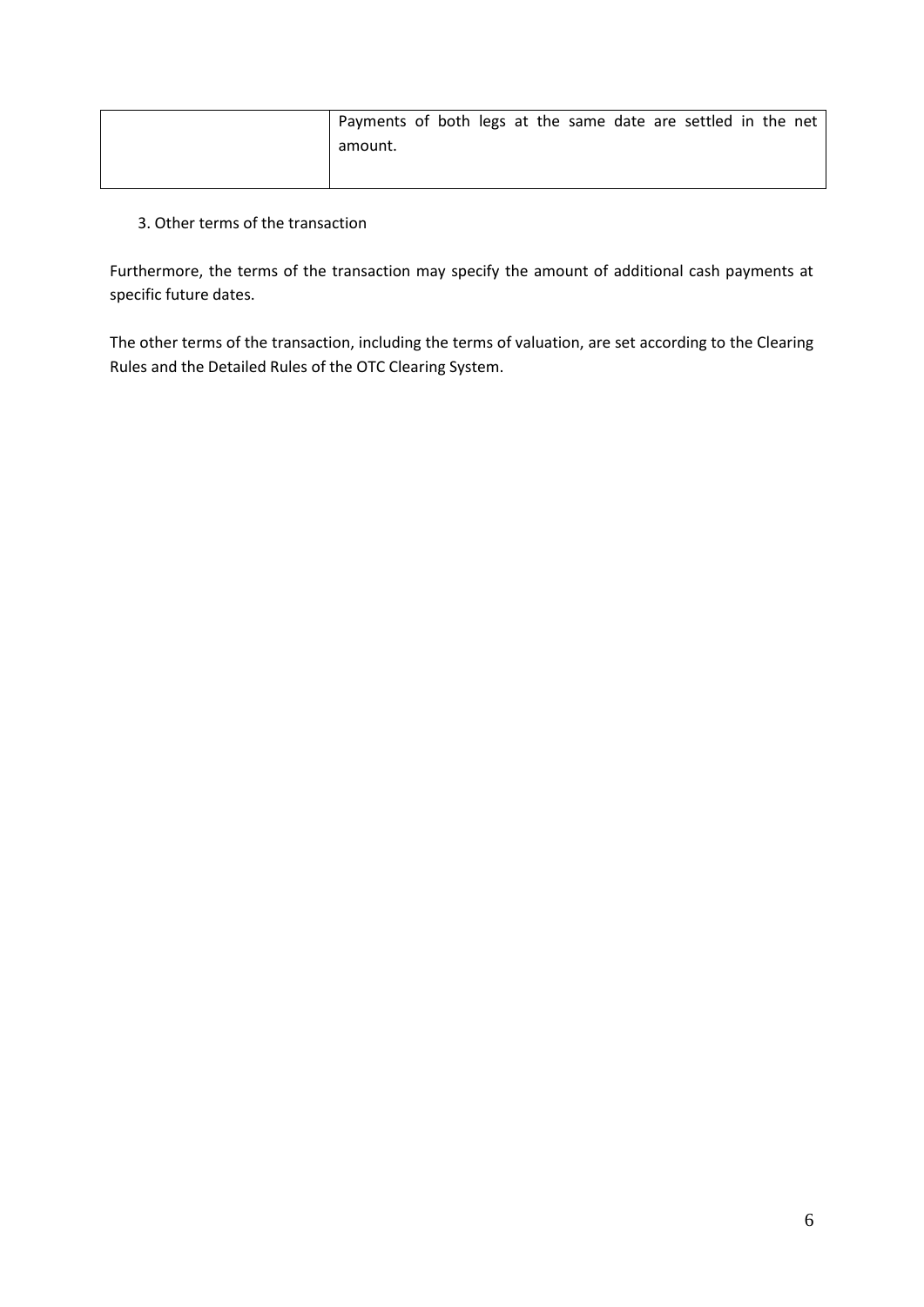## **III. Overnight Index Swap (OIS)**

## 1. Description of the transaction

In an OIS, the counterparties agree to exchange periodic interest payments calculated for an agreed nominal amount and for specified periods but calculated on different terms.

One counterparty agrees, for the term of the agreement, to pay the amount of interest on the nominal amount calculated at a predefined fixed interest rate; the other counterparty agrees to pay the amount of interest on the nominal amount calculated by compounding daily floating interest rates in annual interest periods. Both payment streams have the same currency.

| Underlying instrument | POLONIA interest rate<br><b>EONIA</b> interest rate                                      |                                        |  |  |  |  |
|-----------------------|------------------------------------------------------------------------------------------|----------------------------------------|--|--|--|--|
| OIS rate              | $R_{OIS}$ ; fixed interest rate set by counterparties at trade execution<br>date $(t_0)$ |                                        |  |  |  |  |
|                       |                                                                                          |                                        |  |  |  |  |
| Nominal value         | Any                                                                                      |                                        |  |  |  |  |
| Currency              | <b>PLN</b>                                                                               | EUR                                    |  |  |  |  |
| Trade date            | Any business day                                                                         |                                        |  |  |  |  |
| Contract start date   | $t_1$ , date set according to the                                                        | $t_1$ , date set according to the      |  |  |  |  |
|                       | convention defined in the terms                                                          | convention defined in the terms        |  |  |  |  |
|                       | of the transaction.                                                                      | of the transaction.                    |  |  |  |  |
| Maturity              | $t2$ , date not later than the                                                           | $t2$ , date not later than the         |  |  |  |  |
|                       | novation date $+$ spot $+1Y$ , set                                                       | novation date $+$ spot $+30Y$ , set    |  |  |  |  |
|                       | according to the convention                                                              | according to the convention            |  |  |  |  |
|                       | defined in the terms of the                                                              | defined in the terms of the            |  |  |  |  |
|                       | transaction.                                                                             | transaction.                           |  |  |  |  |
| Reference rate        | OIS <sub>i</sub> ; POLONIA interest rate                                                 | OIS <sub>i</sub> ; EONIA interest rate |  |  |  |  |
| Fixing date           | Reference rate fixing date; every business day                                           |                                        |  |  |  |  |

2. Detailed terms of the transaction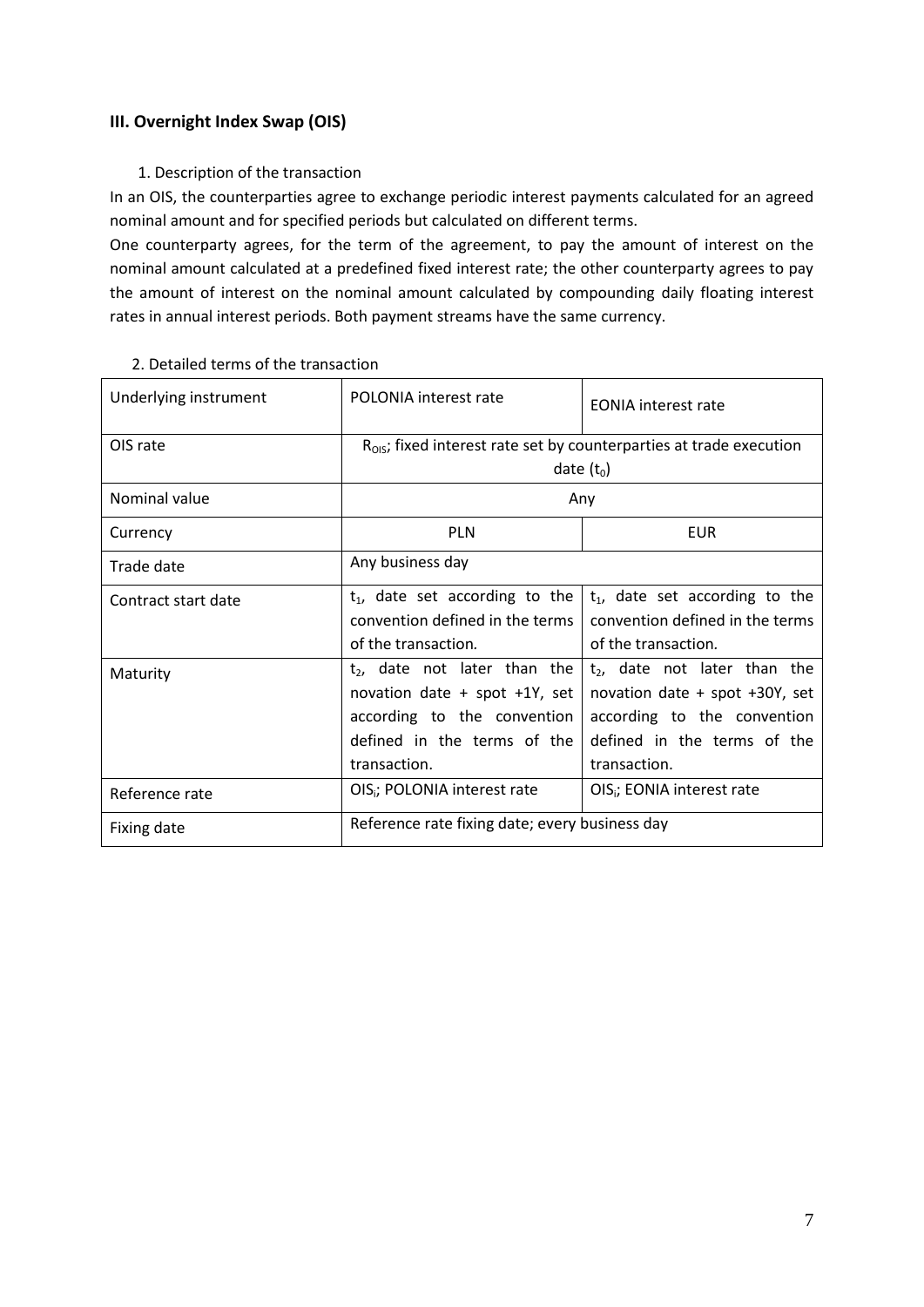| Settlement date   | For transactions with maturities up to 1 year, settlement at<br>$t_2$ +1, set according to the convention defined in the terms of<br>the transaction. For transactions with longer maturities,<br>settlement at the end of defined interest periods. |
|-------------------|------------------------------------------------------------------------------------------------------------------------------------------------------------------------------------------------------------------------------------------------------|
| Settlement amount | For the fixed leg, set at settlement date according to the<br>formula:                                                                                                                                                                               |
|                   | $W_{s,n} = N \times R_{OIS} \times yf(tp_{s,n}; tk_{s,n})$                                                                                                                                                                                           |
|                   | where:<br>$W_{s,n}$ – settlement amount for the fixed leg in the n-th interest<br>period<br>$R_{OIS}$ – OIS fixed rate                                                                                                                               |
|                   | N - transaction nominal value                                                                                                                                                                                                                        |
|                   | - year fraction according to the convention set in the<br>vf<br>terms of the transaction                                                                                                                                                             |
|                   | $tp_{s,n}$ – start date of the n-th interest period for the fixed rate<br>according to the convention set in the terms of the<br>transaction<br>$tk_{s,n}$ – end date of the n-th interest period for the fixed rate                                 |
|                   | according to the convention set in the terms of the<br>transaction                                                                                                                                                                                   |
|                   | For the floating leg, set at settlement date according to the<br>formula:                                                                                                                                                                            |
|                   | $R_{z,n} = \left(\prod_{i=1}^{K} (1 + OIS_{i-1} \times yf(t_{i-1}; t_i) - 1)\right) / yf(t_{z,n}; tk_{z,n})$                                                                                                                                         |
|                   | $W_{z,n} = N \times R_{z,n} \times yf(p_{z,n}; t k_{z,n})$                                                                                                                                                                                           |
|                   | where:                                                                                                                                                                                                                                               |
|                   | $OIS_i$ – reference rate for i-th day of the contract<br>$R_{z,n}$ – floating rate for interest period n rounded off to four<br>decimal places<br>N - contract nominal value<br>i-POLONIA/EONIA rate fixing date index                               |
|                   | K-number of business days in interest period n                                                                                                                                                                                                       |
|                   | $yf$ – year fraction according to the convention set in the terms<br>of the transaction                                                                                                                                                              |
|                   | $tp_{z,n}$ – start date of the n-th interest period for the floating rate<br>according to the convention set in the terms of the transaction<br>$tk_{z,n}$ – end date of the n-th interest period for the floating rate                              |
|                   | according to the convention set in the terms of the transaction                                                                                                                                                                                      |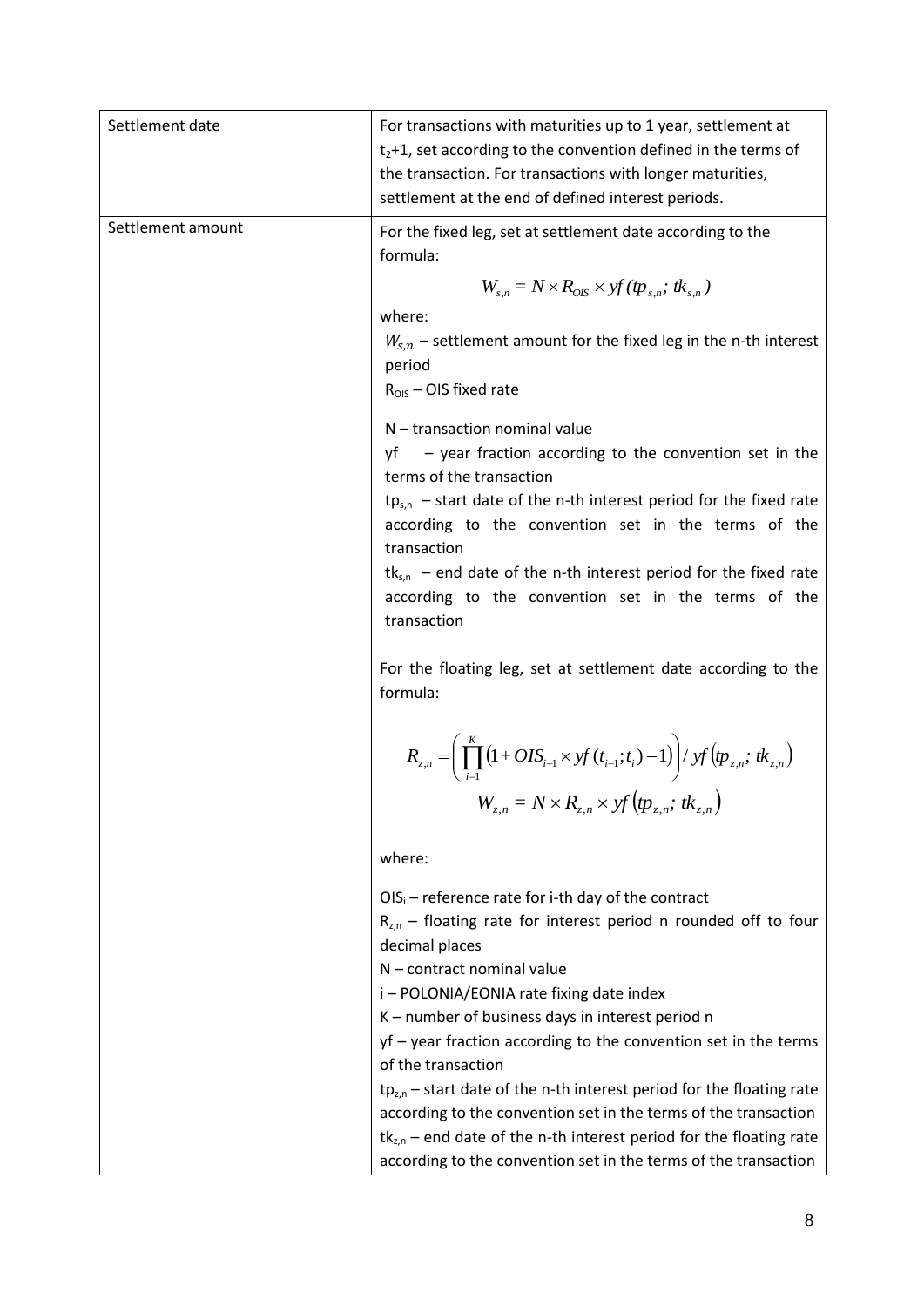| Payments of both legs at the same date are settled in the net |
|---------------------------------------------------------------|
| amount.                                                       |

# 3. Other terms of the transaction

Furthermore, the terms of the transaction may specify the amount of additional cash payments at specific future dates.

The other terms of the transaction, including the terms of valuation, are set according to the Clearing Rules and the Detailed Rules of the OTC Clearing System.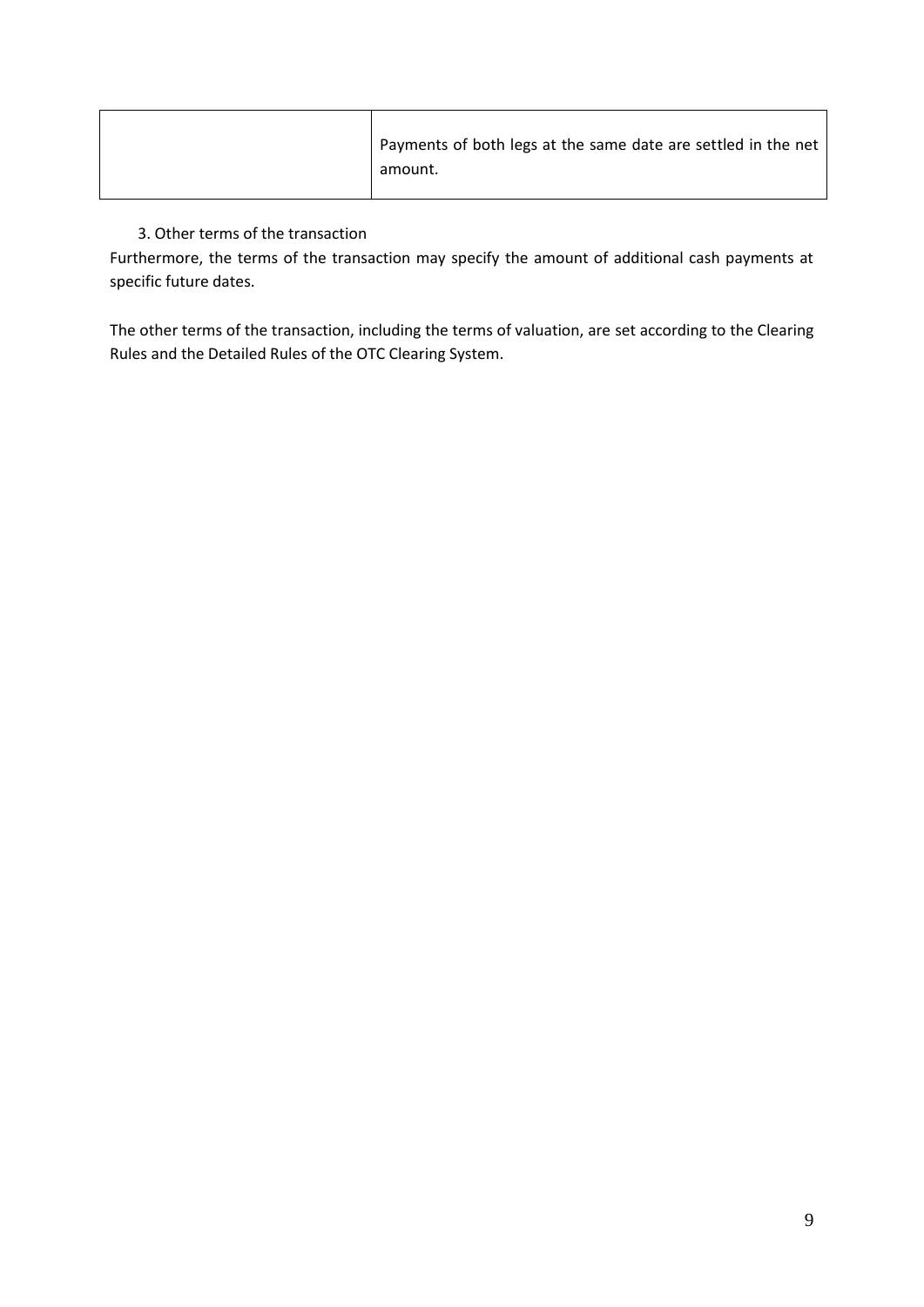## **IV. Basis Swap**

1. Description of the transaction

In a Basis Swap, the counterparties agree to exchange a series of interest payments calculated for an agreed nominal amount and for a specified period but calculated on different terms.

One counterparty agrees to pay within the term of the contract interest on the nominal amount of the swap calculated at one reference rate. In the same period, the other counterparty agrees to pay interest on the same amount calculated at another reference rate. Both payment streams have the same currency.

| Underlying instrument                 | <b>WIBOR interest rate</b>                                                                                                                                                                                                                                                                                                                          | <b>EURIBOR interest rate</b>                                                                                                                                                 |  |  |
|---------------------------------------|-----------------------------------------------------------------------------------------------------------------------------------------------------------------------------------------------------------------------------------------------------------------------------------------------------------------------------------------------------|------------------------------------------------------------------------------------------------------------------------------------------------------------------------------|--|--|
| Nominal value                         | Fixed or floating according to a schedule                                                                                                                                                                                                                                                                                                           |                                                                                                                                                                              |  |  |
| Currency                              | PLN                                                                                                                                                                                                                                                                                                                                                 | <b>EUR</b>                                                                                                                                                                   |  |  |
| Trade date                            |                                                                                                                                                                                                                                                                                                                                                     | Any business day                                                                                                                                                             |  |  |
| Maturity / Transaction<br>end date    | $t_m$ ; End date of the last interest<br>period, set according to the<br>convention defined in the terms<br>of the transaction, not later than<br>the novation date +spot +3Y -<br>contracts with underlying<br>WIBOR1M vs WIBOR3M and<br>WIBOR1M vs WIBOR6M;<br>novation date +spot +20Y<br>with<br>underlying<br>contracts<br>WIBOR3M vs WIBOR6M. | $t_m$ ; End date of the last interest<br>period set according to the<br>convention defined in the terms of<br>the transaction, not later than the<br>novation date +spot+50Y |  |  |
| Reference rate A, B                   | WIBOR: 1M, 3M, or 6M                                                                                                                                                                                                                                                                                                                                | EURIBOR: 1M, 3M, or 6M                                                                                                                                                       |  |  |
| Rate A/B margin                       |                                                                                                                                                                                                                                                                                                                                                     | Margin on rate A/B, fixed or floating according to the defined schedule                                                                                                      |  |  |
| A/B fixing date                       | A/B reference rate fixing date, which is two business days before the<br>interest period start date.                                                                                                                                                                                                                                                |                                                                                                                                                                              |  |  |
| Start date of n-th interest<br>period | Start date of the A or B reference rate interest period (tp <sub>An</sub> or tp <sub>B.n</sub> )<br>respectively), set according to the convention defined in the terms of<br>the transaction.                                                                                                                                                      |                                                                                                                                                                              |  |  |
| End date of n-th interest<br>period   | End date of the A or B reference rate interest period (tkA,n or tkB,n<br>respectively), set according to the convention defined in the terms of<br>the transaction.                                                                                                                                                                                 |                                                                                                                                                                              |  |  |

## 2. Detailed terms of the transaction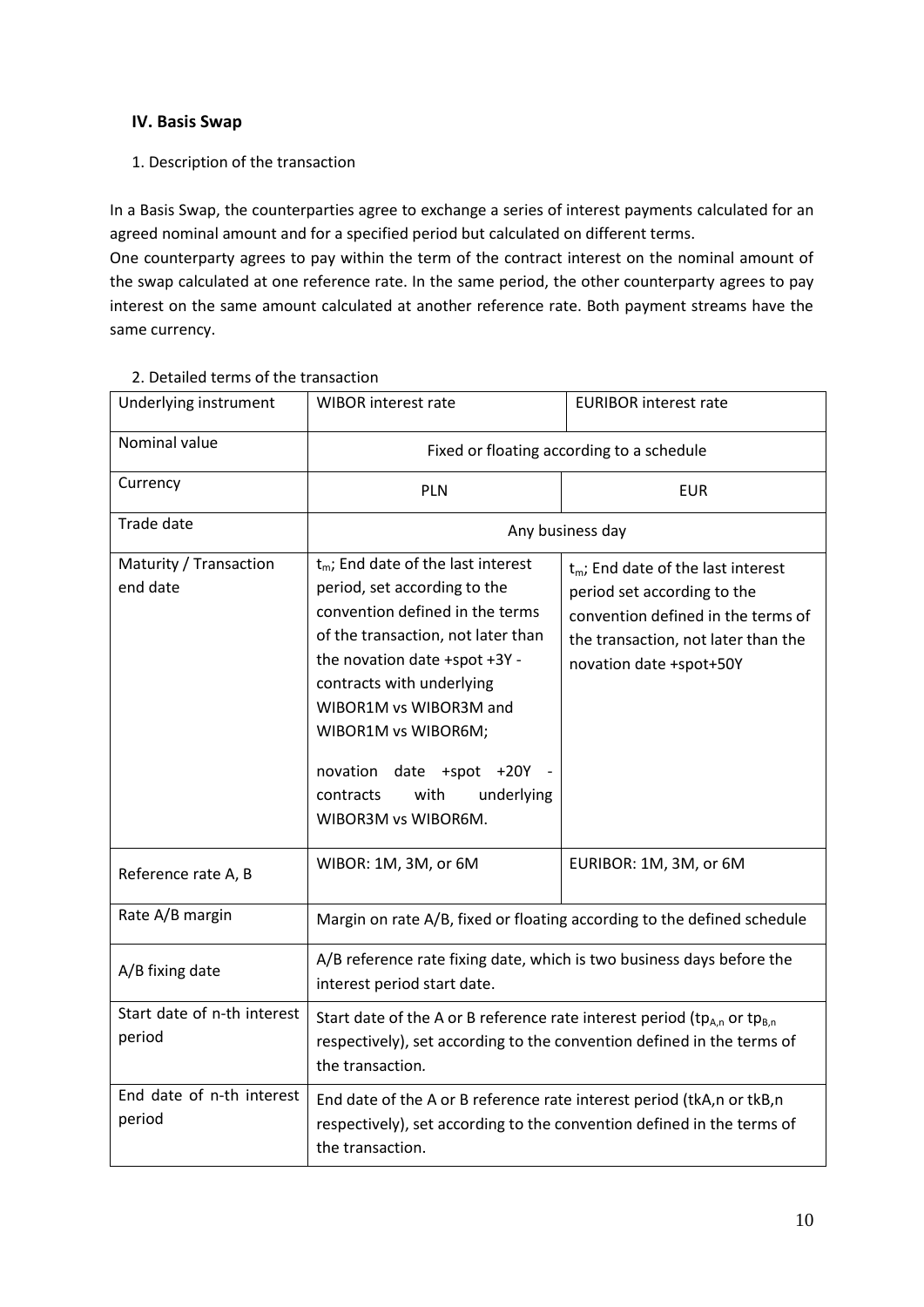| Interest payment date | Interest payment date                                                                                                                                                                                                    |
|-----------------------|--------------------------------------------------------------------------------------------------------------------------------------------------------------------------------------------------------------------------|
| Settlement amount     | At interest payment date, for rate $A$ – the counterparty which receives<br>rate A is credited with the settlement amount and the counterparty<br>which pays rate A is debited with the settlement amount:               |
|                       | $WA_n = N_n \times R_{A_n} \times yf(pp_{A_n};tk_{A_n})$                                                                                                                                                                 |
|                       | At interest payment date, for rate $B$ – the counterparty which receives<br>rate B is credited with the settlement amount and the counterparty<br>which pays rate B is debited with the settlement amount:               |
|                       | $WB_n = N_n \times R_{B,n} \times yf(pp_{B,n};tk_{B,n})$                                                                                                                                                                 |
|                       | where:                                                                                                                                                                                                                   |
|                       | $R_{A,n}$ – reference rate A in period n plus margin A in the period<br>$N_n$ – contract nominal value in n-th period<br>n - interest period index                                                                       |
|                       | $tp_{A,n}$ – start date of n-th interest period for reference rate A, set<br>according to the convention defined in the terms of the transaction                                                                         |
|                       | $tk_{A,n}$ – end date of n-th interest period for reference rate A, set<br>according to the convention defined in the terms of the transaction                                                                           |
|                       | yf - part of the year set according to the convention defined in the<br>terms of the transaction                                                                                                                         |
|                       | $R_{B,n}$ – reference rate B in period n plus margin B in the period<br>$tp_{B,n}$ – start date of n-th interest period for reference rate B, set<br>according to the convention defined in the terms of the transaction |
|                       | $tk_{B,n}$ – end date of n-th interest period for reference rate B, set<br>according to the convention defined in the terms of the transaction                                                                           |
|                       | Payments of both legs at the same date are settled in the net amount.                                                                                                                                                    |

3. Other terms of the transaction

Furthermore, the terms of the transaction may specify the amount of additional cash payments at specific future dates.

The other terms of the transaction, including the terms of valuation, are set according to the Clearing Rules and the Detailed Rules of the OTC Clearing System.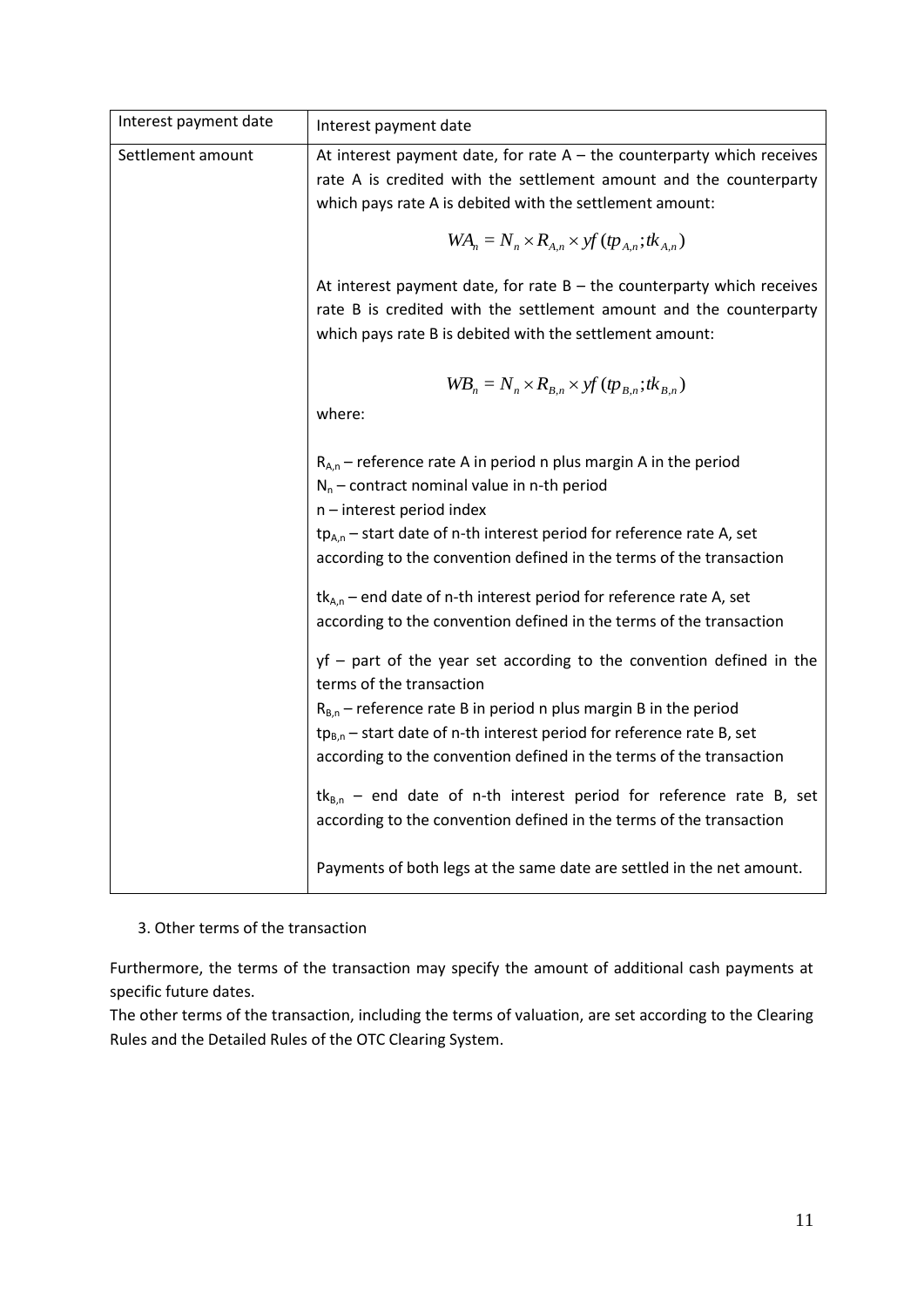*Appendix No. 2 to the Resolution No. 77/16 of the Management Board of KDPW\_CCP S.A. dated 27 December 2016*

Appendix 1a to the Detailed Rules of the OTC Clearing System

## **Sell transaction**

1. Description of the transaction

In a sell transaction between two counterparties, the seller agrees to transfer rights in Treasury bonds to the buyer and the buyer agrees to pay the agreed purchase price of the bonds to the seller.

| Instrument                                              | Treasury bonds                                                                                                          |
|---------------------------------------------------------|-------------------------------------------------------------------------------------------------------------------------|
| Type of bonds                                           | The list of acceptable securities is published by KDPW CCP on<br>its website.                                           |
| Designations of operation codes for<br>sell transaction | Operation type: TR<br>Market code: OC<br>Trading mode: ZG                                                               |
| Currency                                                | PLN,                                                                                                                    |
| Trade date                                              | Any BondSpot SA session day                                                                                             |
| Settlement date                                         | Date set in the instruction                                                                                             |
| Quantity of securities                                  | Quantity of securities set in the instruction                                                                           |
| Sale value                                              | Settlement amount set in the instruction                                                                                |
| Settlement mode                                         | DVP settlement: at settlement date, the seller receives the<br>settlement amount and the buyer receives the securities. |

2. Detailed terms of the transaction

3. Other terms of the transaction

The other terms of the transaction, including the terms of valuation, are set according to the Clearing Rules and the Detailed Rules of the OTC Clearing System. The rules of valuation of a repo transaction are set out in Appendix 6.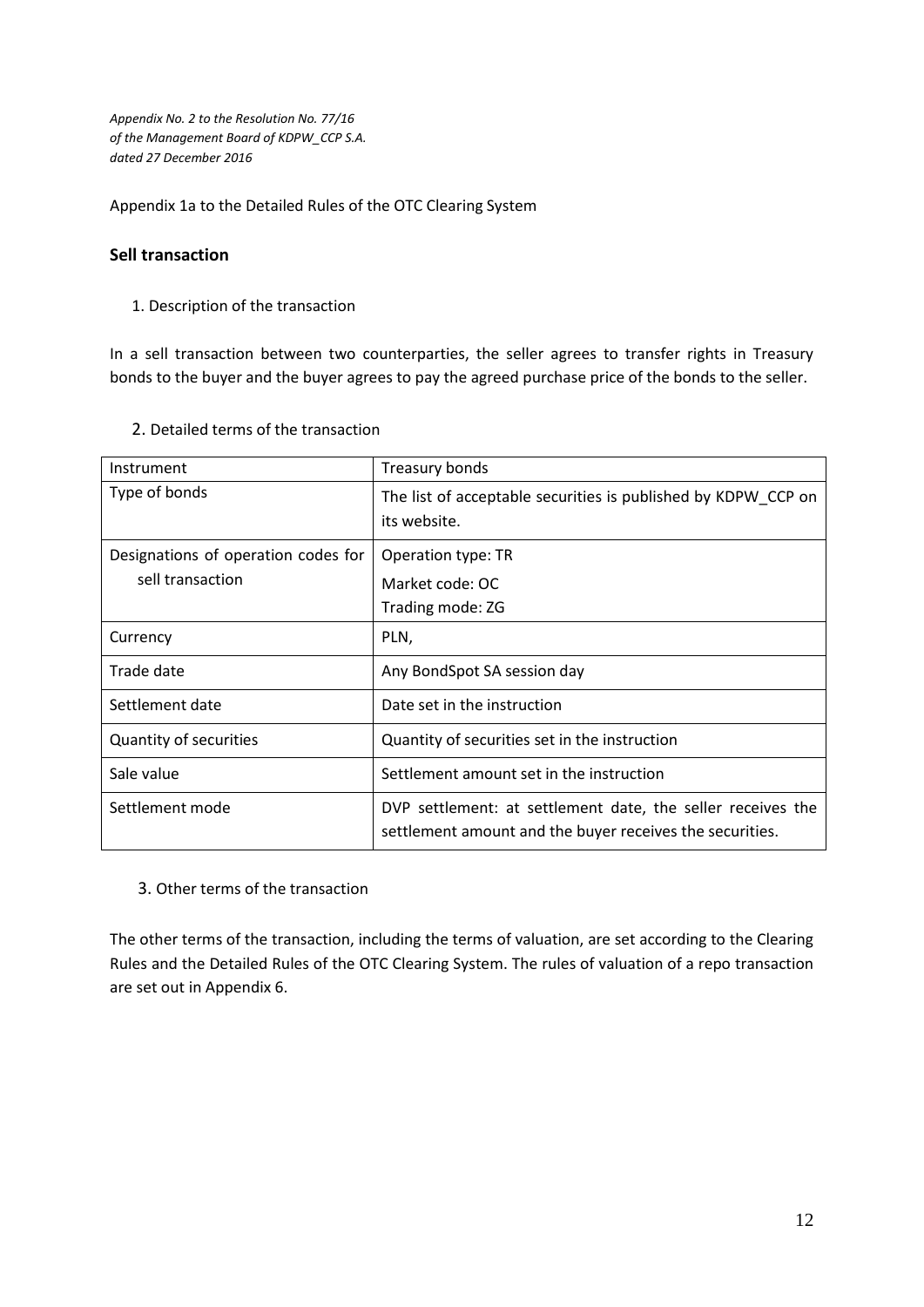*Appendix No. 3 to the Resolution No. 77/16 of the Management Board of KDPW\_CCP S.A. dated 27 December 2016*

Appendix 6 to the Detailed Rules of the OTC Clearing System

# **Margin Calculation Methodology and Derivatives, Repo and Sell Transactions Valuation Methodology**

## **1 Overview**

This Appendix presents the valuation formulas for interest rate derivatives and repo transactions implemented in the KDPW\_OTC system, as well as the calculation algorithms used to determine the yield curve and to calculate historically simulated value at risk.

## **2 Valuation formulas for different types of financial instruments**

## 2.1 Definitions

The valuation of a transaction is performed in the currency of the contract.

The definitions of symbols used in the valuation formulas are presented below.

| $r_{t,Z}$        | is the rate for curve Z at date t                                                                      |
|------------------|--------------------------------------------------------------------------------------------------------|
| $df_t$           | is the discount factor for a discount curve at date t                                                  |
| $df_{Z,t}$       | is the discount factor at date t for curve Z consistent with the instrument tenor                      |
| znak             | is the counterparty sign, possible values: 1 or -1                                                     |
| N                | is the contract nominal amount                                                                         |
| $r_{\text{FRA}}$ | is the FRA rate                                                                                        |
| $t(d_1, d_2)$    | is the year fraction between date $d_1$ and $d_2$ , calculated according to the relevant<br>convention |
| eff              | is the instrument effective date or coupon start date                                                  |
| mat              | is the instrument maturity date or coupon end date                                                     |

### 2.2 FRA valuation

FRAs are agreements where the counterparties determine the interest rate to be used at a future date for a specific amount in the transaction currency for a determined period. The FRA value is determined differently before and after the reference rate is set.

The value is determined as follows:

• before the reference rate is set:

$$
PV_{FRA} = znak N \left[ df_{eff} - \left( 1 + r_{FRA} t(eff, mat) \right) df_{eff} \frac{df_{Z, mat}}{df_{Z,eff}} \right]
$$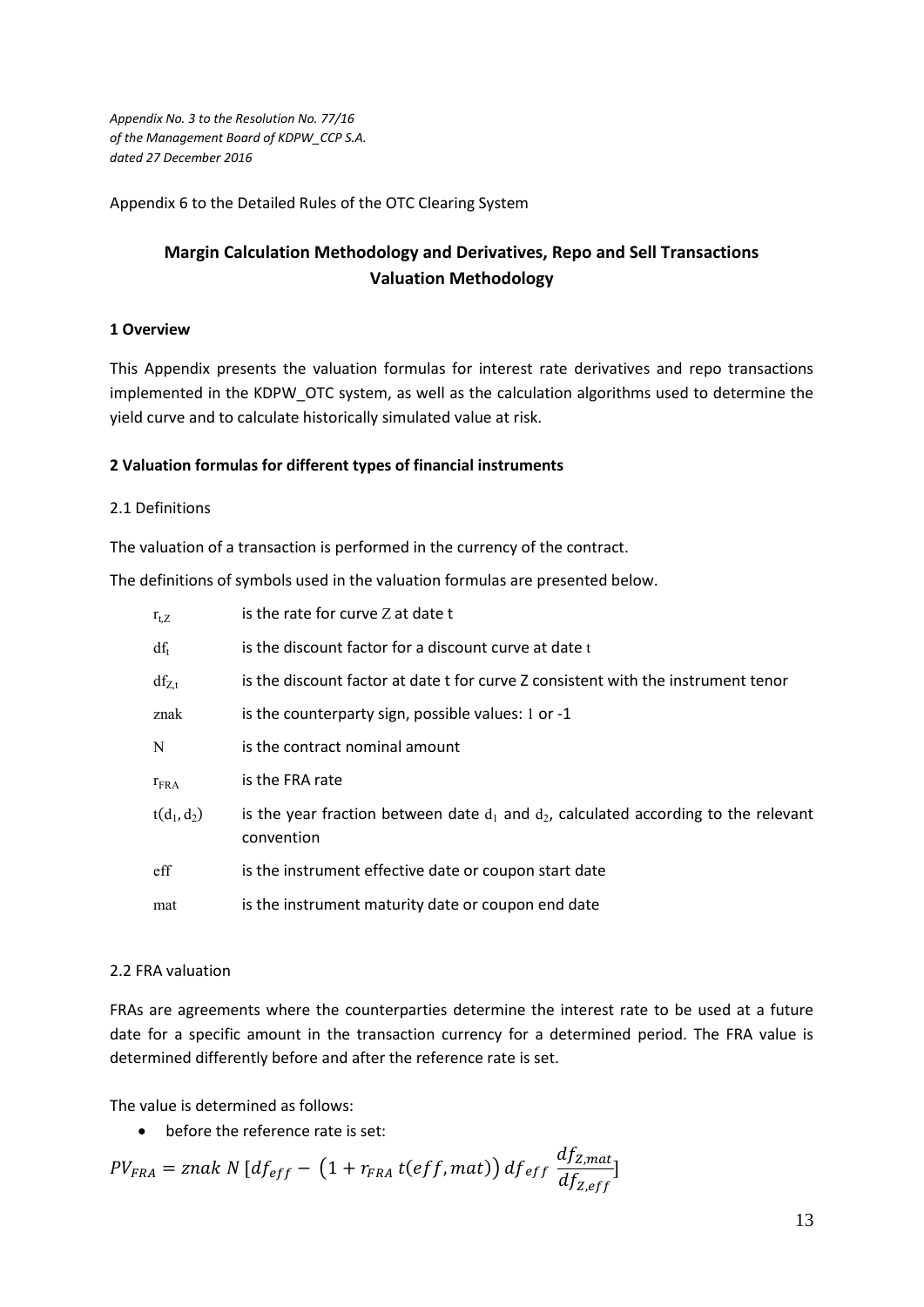### • after the reference rate is set:

$$
PV_{FRA} = znak \frac{(r_{fixing} - r_{FRA})N t (eff, mat)}{1 + r_{fixing} t (eff, mat)} df_{eff}
$$

### 2.3 IRS valuation

Interest Rate Swaps is an agreement to exchange interest rate periodic and are made up of two interest cash flows. One counterparty pays interest calculated at a fixed interest rate (fixed leg) and receives interest calculated at a floating rate (floating leg); the other counterparty does the opposite. The contract value is the difference between the valuation of the received leg and the valuation of the paid leg. The valuation of each IRS leg is presented below.

• Fixed leg valuation:

$$
PV_{fixed}(t) = \sum_{j:mat(j)>t}^{M_{fixed}} r_{IRS,j} N_j t(eff(j),mat(j)) df_j
$$

where:

 $M_{fixed}$  - is the number of interest periods of the fixed leg

 $N_i$ - nominal amount of the contract in interest period *j*

, - contractual IRS rate in interest period *j*

• Floating leg valuation:

$$
PV_{float}(t) = \sum_{j:mat(j)>t}^{M_{float}} N_j (r_j + m_j) t (eff(j), mat(j)) df_j
$$

$$
r_j = \begin{cases} r_{t,refix_j,index} & t_{refix_j} \le t \\ r_{j,\propto} & t_{refix_j} > t \end{cases}
$$

where:

| $r_{i,\alpha}$             | is the rate at date <i>j</i> for curve $\alpha$ , where $j = 0$ (first coupon cash flow) the rate |
|----------------------------|---------------------------------------------------------------------------------------------------|
|                            | may be set explicitly without an input rate                                                       |
| $r_{t_{;refix_{i}},index}$ | observed index rate on day $t_{refix_i}$                                                          |
| $M_{float}$                | is the number of interest periods of the floating leg                                             |
| $m_i$                      | is the additive margin (spread) in interest period $j$                                            |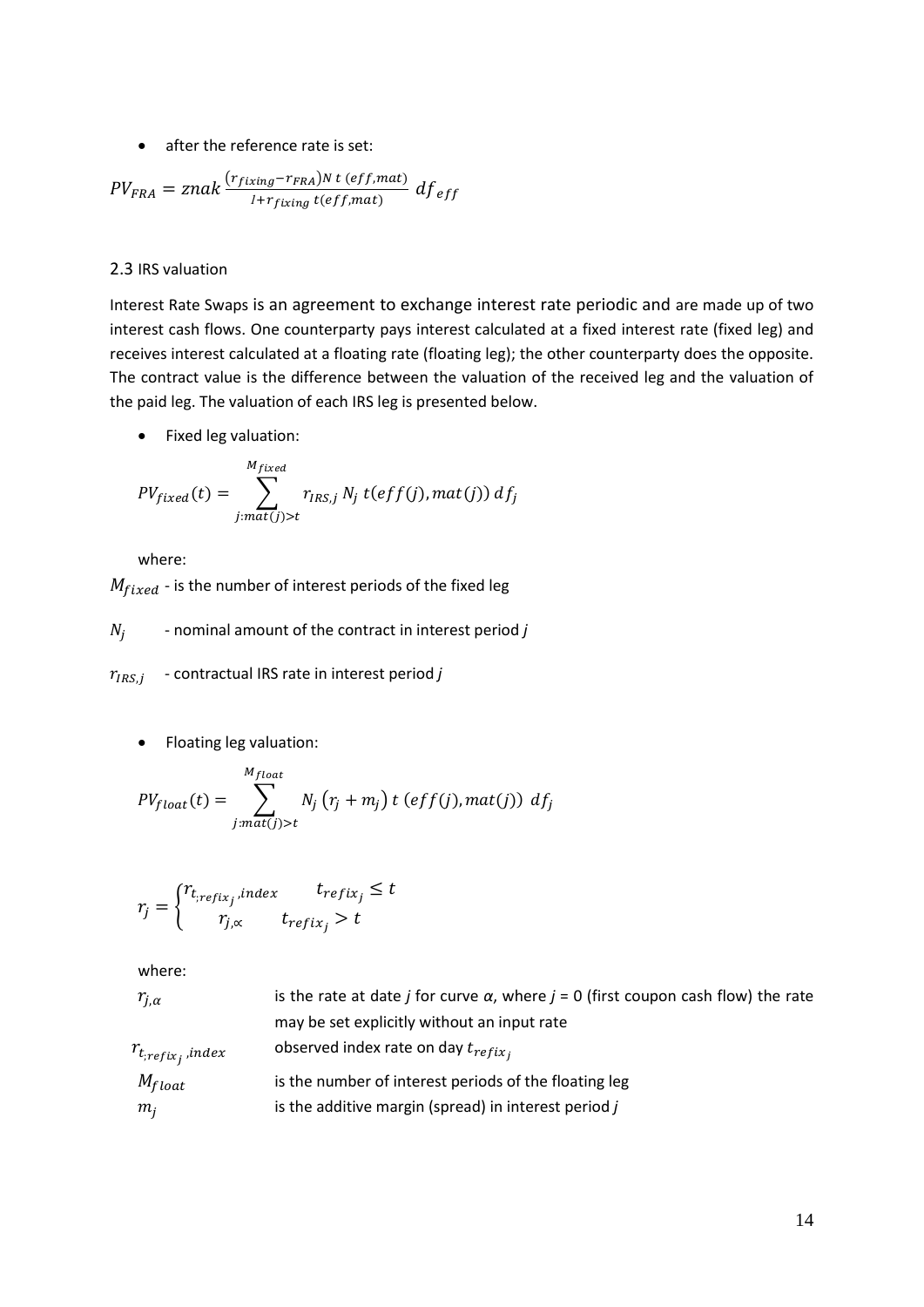#### 2.4 Basis Swap valuation

Basis Swaps are a type of interest rate swaps for which both parties pay interest at a different floating rate. The contract value is the difference between the valuation of the received leg and the valuation of the paid leg. The valuation of each leg is presented below.

$$
PV_A(t) = \sum_{j:mat(j)>t}^{T} N_j(r_{j,A} + m_{A,j}) t(eff(j), mat(j)) df_j
$$

$$
PV_B(t) = \sum_{j:mat(j)>t}^{T} N_j(r_{j,B} + m_{B,j}) t\big(eff(j),mat(j)\big) df_j
$$

where:

$$
r_j = \begin{cases} r_{t_{refix_j},index} & t_{refix_j} \le t \\ r_{j,\propto} & t_{refix_j} > t \end{cases}
$$

| $r_{t_{refix_i},index}$ | the index rate observed on day $t_{refix_j}$ index rate index for a given floating |  |
|-------------------------|------------------------------------------------------------------------------------|--|
| leg                     |                                                                                    |  |

| $r_{i,\alpha}$   | is the rate at date <i>j</i> for curve $\propto$ , where <i>j</i> = 0 it is the rate which may be |
|------------------|---------------------------------------------------------------------------------------------------|
|                  | determined for the first cash flow                                                                |
| T                | is the number of interest periods                                                                 |
| $m_{A,j}m_{B,i}$ | is the additive margin (spread) in the interest period                                            |
|                  |                                                                                                   |

#### 2.5 OIS valuation

OIS are fixed to floating interest rate swaps where the floating leg is indexed to the overnight rate (POLONIA rate in Poland, EONIA in EUR currency). OIS swap two cash flows: a fixed leg which is a one-off cash flow of interest set at a fixed rate determined in the contract for a specific nominal amount, and a floating leg which is a one-off cash flow of interest compounded over every day set at an overnight rate for a specific nominal amount. The settlement amount is the absolute value of the difference between the two legs. The valuation of each leg is presented below.

$$
PV_{fixed} = \sum_{j:mat(j)>t}^{T} N \ r_{OIS} \ t(eff(j),mat(j)) \ d f_{OIS,j}
$$

where:

 $r_{OIS}$  - set fixed rate of the contract

 $PV_{float}(t) = NR' t (eff, mat) df_{OIS, mat}$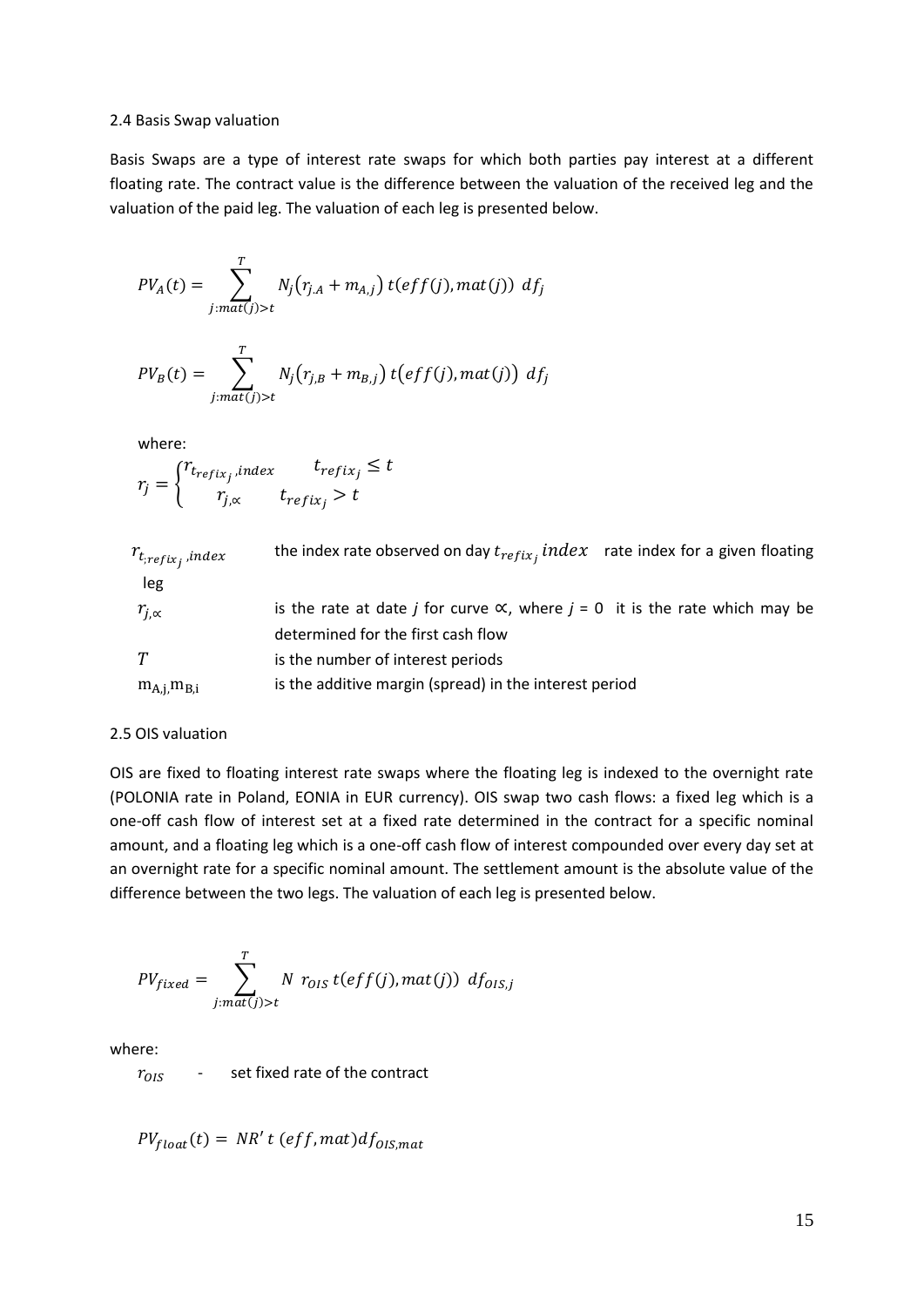$$
R' = int(R * 104 + 0.5)/104
$$
  

$$
R = \left(\prod_{i=1}^{T} (1 + r_i t(eff(i), mat(i))) - 1\right) / t (eff, mat)
$$

where:

| $\mathsf T$                                                                             | is the number of interest periods in the term of the contract,    |  |  |
|-----------------------------------------------------------------------------------------|-------------------------------------------------------------------|--|--|
| $r_i = \begin{cases} r_{i, index} + s & i \leq t \\ r_{i, OIS} + s & i > t \end{cases}$ |                                                                   |  |  |
|                                                                                         |                                                                   |  |  |
| $r_{i,index}$                                                                           | observed the index rate at day i                                  |  |  |
| $r_{i,OIS}$                                                                             | OIS curve rate at the start date of interest period i             |  |  |
| S                                                                                       | is the additive margin (spread)                                   |  |  |
| R                                                                                       | is the effective interest rate                                    |  |  |
|                                                                                         | is the effective interest rate rounded off to four decimal places |  |  |

#### 2.6 Valuation of additional cash flows

If there are additional cash flows under the terms of the transaction, their valuation is determined as follows:

$$
NPV_{fee} = \sum_{i=1}^{k} znak F_i df_i
$$

where:

|  | $k$ - number of additional cash flows                                                                                       |
|--|-----------------------------------------------------------------------------------------------------------------------------|
|  | $F_i$ - amount of <i>i</i> -th cash flow                                                                                    |
|  | znak $\qquad$ - $\qquad$ 1 if the additional cash flow is to be received or -1 if the additional cash flow is to be<br>paid |

### 2.7 Valuation of repo transactions

The contract value before the settlement of the first leg is calculated as follows:

$$
PV = znak (N_{Bonds} MarketPrice(t)df_{spot} - GrossAmount1 df_{t1})
$$

$$
-znak(NBonds MarketPrice(t)dfspot - GrossAmount2 dftz)
$$

where:

| $N_{Bonds}$ | is the transaction volume                               |
|-------------|---------------------------------------------------------|
| t1          | is the settlement date of the first leg                 |
| t2          | is the settlement date of the second leg                |
|             | GrossAmount1 is the settlement amount of the first leg  |
|             | GrossAmount2 is the settlement amount of the second leg |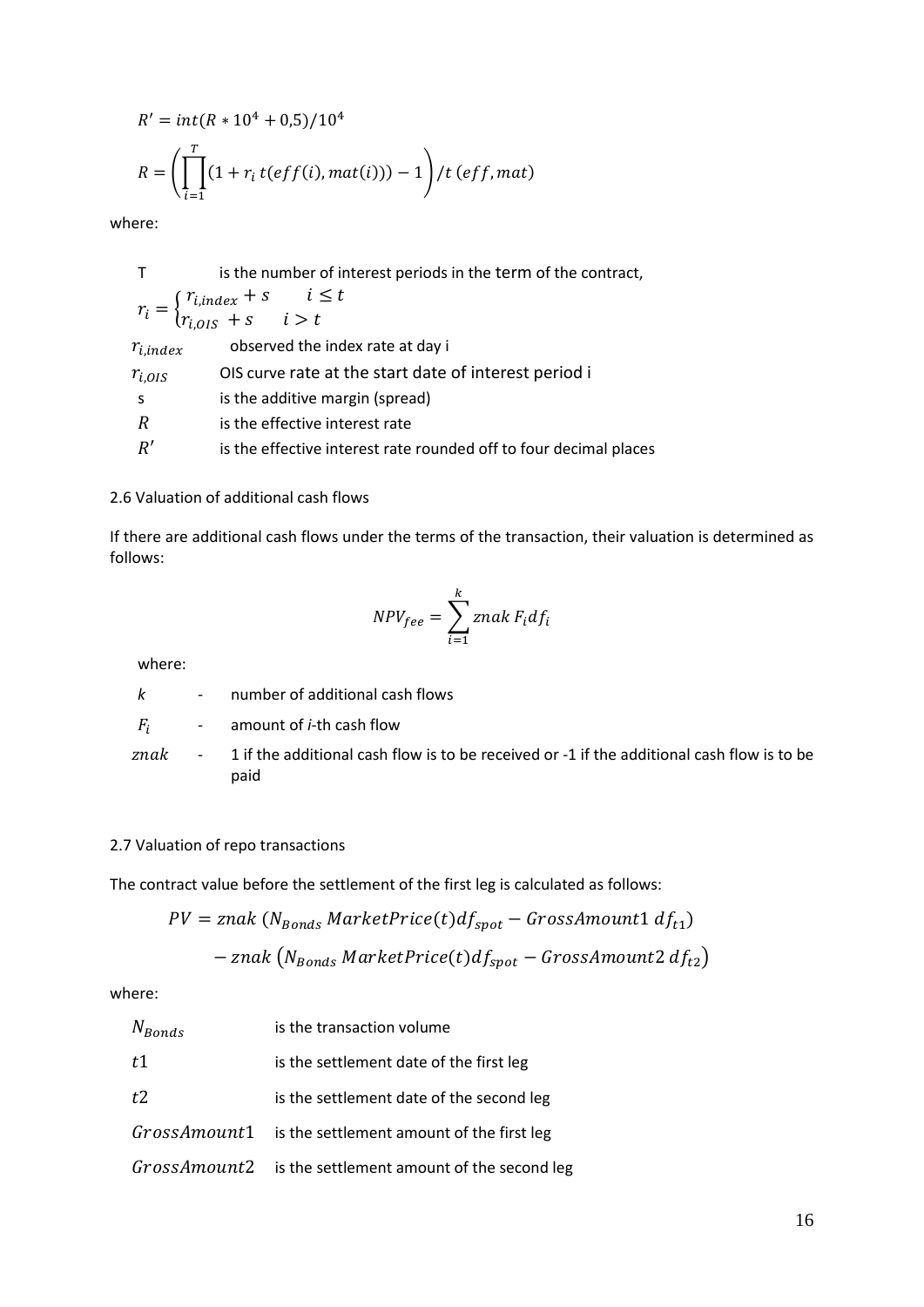|             | <i>MarketPrice (t)</i> is the settlement price of bonds on day t (including interest accrued since the |  |
|-------------|--------------------------------------------------------------------------------------------------------|--|
|             | last coupon payment date)                                                                              |  |
| $df_{spot}$ | discount factor from day t+2 to current date                                                           |  |
| $df_{t2}$   | discount factor from day t2 to current date                                                            |  |
| znak        | constant equal to -1 for the repo counterparty and 1 for the reverse repo<br>counterparty              |  |

The contract value after the settlement of the first leg is calculated as follows:

$$
PV = -znak(N_{Bonds} MarketPrice(t)df_{spot} - GrossAmount2df_{t2})
$$

2.8 Valuation of sell transactions

$$
PV = znak(N_{Bonds} MarketPrice(t)df_{spot} - GrossAmountdf_t)
$$

| znak        | constant equal to -1 for the seller and 1 for the buyer |
|-------------|---------------------------------------------------------|
| GrossAmount | sell transaction settlement amount                      |
| $df_t$      | discount factor from day t to current date              |

## **3 Determining the yield curve**

Yield curve generation is an essential step in the valuation of interest rate products. The curve represents the relationship between the interest rate and time for a specific currency.

Yield curves are implied from market observable interest rate instruments (input rates).

The yield curve is made up of a term structure of observable input interest rates of different maturities  $r_t$  and the resultant zero coupon discount factors  $df_t$  implied by the input rates at time  $t$ .

Each term structure groups input rates with a common asset, tenor and currency but of different maturities.

Discount factors are derived from the CASH, FRA, IRS and OIS observable input rates using the bootstrapping method. Discount factors between intermediary points are derived using the loglinear interpolation method.

## 3.1 Definitions

| $df_t$  | is the discount factor at time t                            |
|---------|-------------------------------------------------------------|
| $r_{t}$ | is the input rate with maturity at time t                   |
|         | $t(d1, d2)$ is the year fraction between date $d1$ and $d2$ |

## 3.2 Curve bootstrapping

Discount factors are implied from input rates iteratively in order of maturity. The initial discount factor is derived first for the shortest maturity. Each next discount factor is derived from previously established values.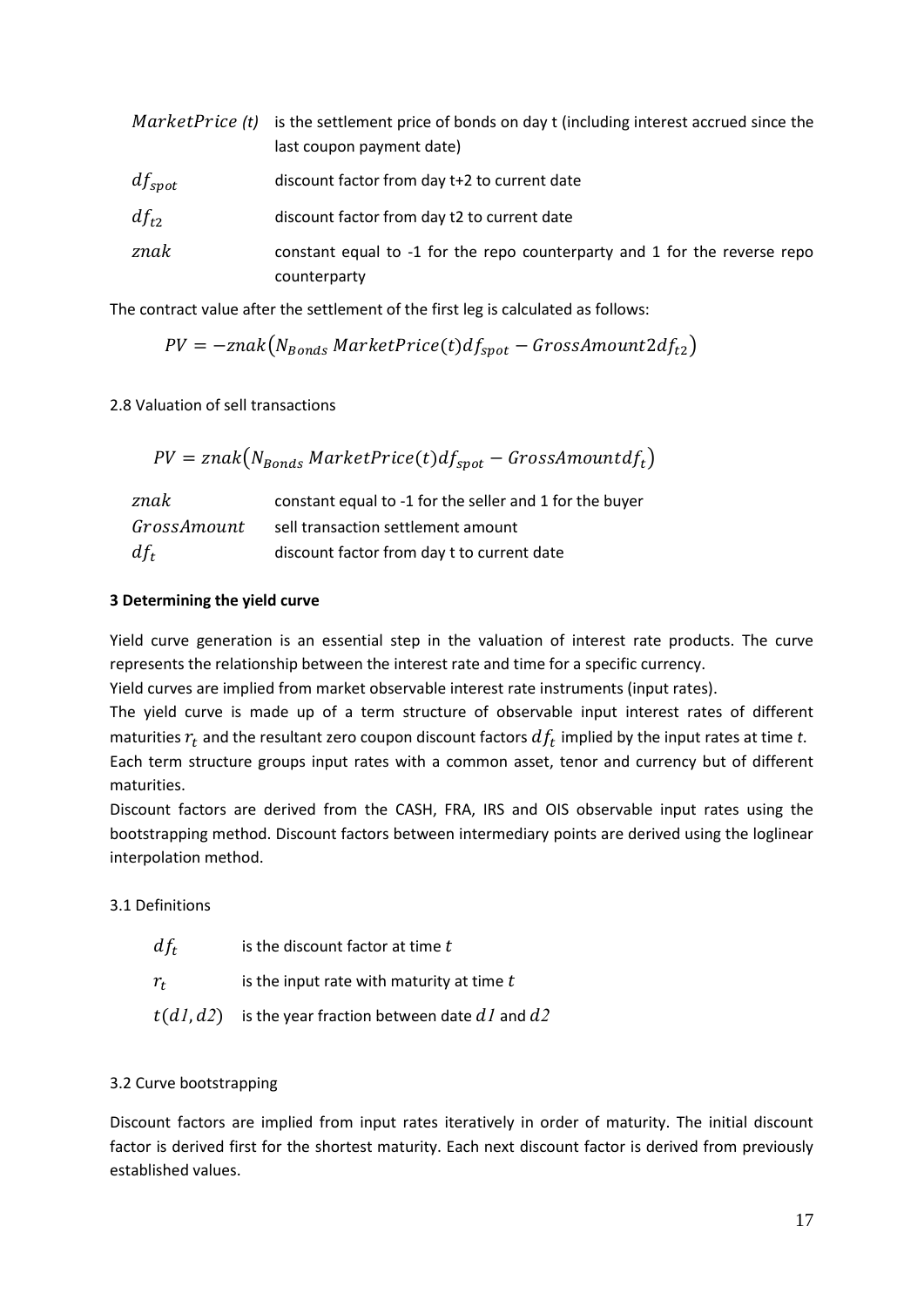## 3.3 Curve generation for Cash and FRA inputs

## 3.3.1 Calculation of initial discount factor

The first step of curve generation is to derive the initial discount factor  $df_{on}$ . It is derived from the overnight rate  $r_{on}$  as follows:

$$
df_{on} = \frac{1}{1 + r_{on}t(0, on)}
$$

## 3.3.2 Calculation of remaining discount factors

The remaining discount factors are calculated in order of maturity (from the shortest to the longest) as follows:

$$
df_{mat(i)} = \left(\frac{1}{1 + r_i t\big( \text{eff}(i), \text{mat}(i) \big)} \right) df_{\text{eff}(i)}
$$

where:

 $eff(i)$  is the effective date of instrument i

 $mat(i)$  is the maturity date of instrument i

If  $df_{eff(i)}$  is unknown, it is interpolated from the two nearest discount factors.

## 3.4 Curve generation for IRS inputs

The system supports two methods to derive the discount factor  $df_t$ , from an input swap rate  $r_t$ : **FIXEDLEG** – the final fixed coupon is derived from all known fixed coupons for the swap **FLOATLEG** – the final floating coupon is derived from all known fixed coupons and floating coupons for the swap.

### 3.4.1 FIXEDLEG method

The final fixed cash flow is derived from all previous known fixed cash flows as follows: For each input rate  $r_{s(N,t)}$  , the zero coupon rate for period t must be derived:

- $r_{\rm s}$ is the input rate for swap s
- $N$  is the number of coupons paid annually
- $t$  is the tenor in years

In order to derive this rate, the theoretical price of a bond is calculated as the present value of the cash flows to be received in the future. As the par rate is used the present value of the future coupon payments and the nominal amount is equal to 1.

$$
1 = \frac{(r_{s(N,t)}t(eff(1),mat(1))df_1) + (r_{s(N,t)}t(eff(2),mat(2))df_2) + \dots + (1 + r_{s(N,t)}t(eff(n),mat(n)))df_n)}{df_{eff(s)}}
$$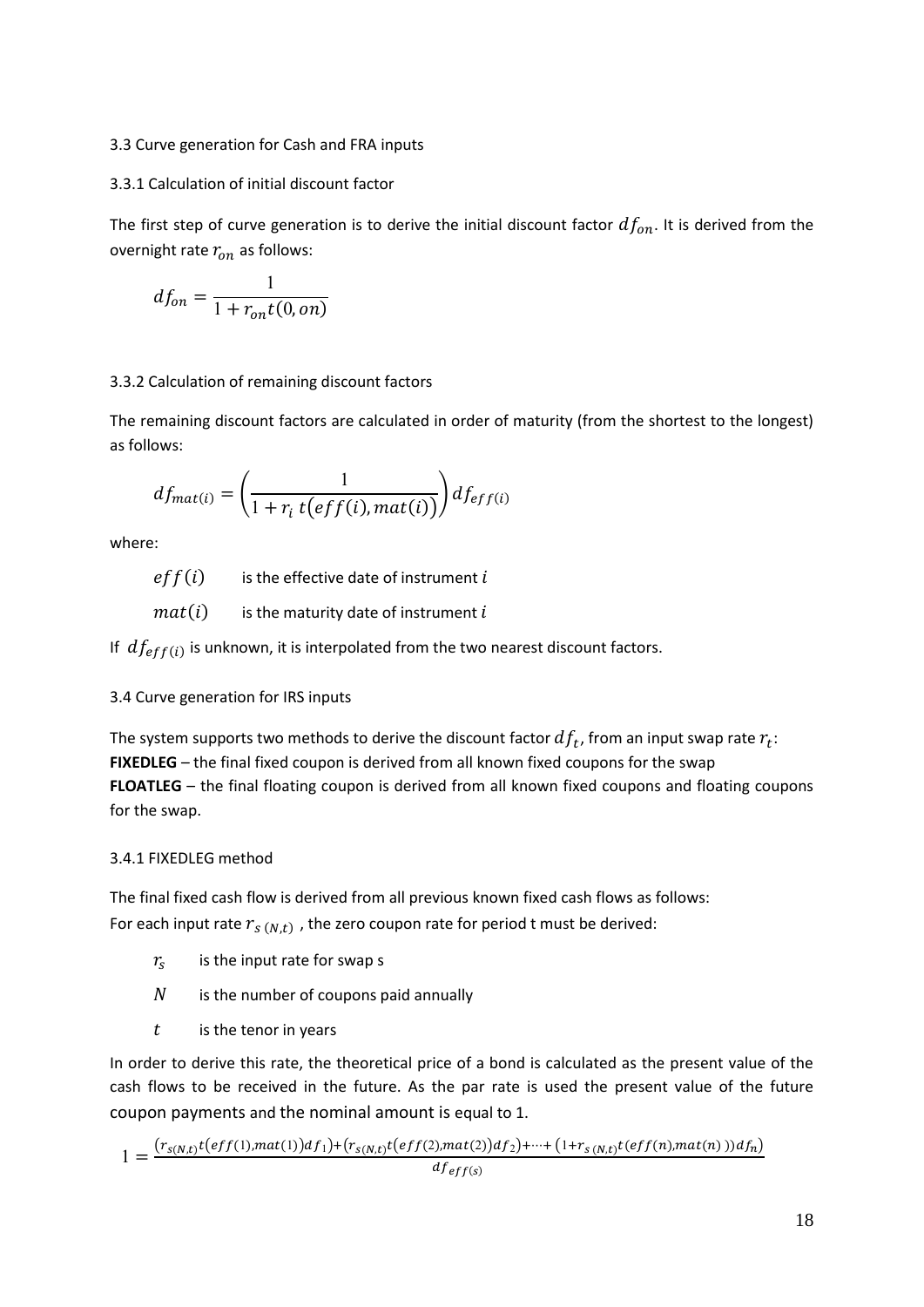where:

| $df_{eff(s)}$ | is the discount factor on the effective date of swap s |
|---------------|--------------------------------------------------------|
| eff(n)        | is the effective date of coupon $n$                    |
| mat(n)        | is the maturity date of coupon $n$                     |

This can be rearranged as:

$$
df_n = \frac{1 - \frac{r_{s(N,t)}}{df_{eff(s)}} \sum_{i=1}^{n-1} \mathfrak{t}(eff(i), mat(i)) df_i}{\left(1 + r_{s(N,t)} t\left( eff(n), mat(n) \right)\right)} df_{eff(s)}
$$

This enables us to solve for  $df_n$  from the known fixed coupons.

### 3.4.2 FLOATLEG method

The FLOATLEG approach derives the final floating coupon from a combination of all known fixed and floating coupons. The fixed coupons are derived from the discount curve, and the floating coupons are derived from a combination of the discount curve and the forward curve.

The FLOATLEG bootstrap approach uses the following methodology.

For a par swap, the NPV of the fixed leg equals the NPV of the floating leg.

$$
\sum_{i=1}^{n_{fix}} r_{s(N,t)} df_{i,D} t\big( eff(i), mat(i) \big) = \sum_{i=1}^{n_{float}} r_i df_{i,D} t\big( eff(i), mat(i) \big)
$$

where:

 $r_i$ is the forward rate for floating coupon i

 $df_{i,D}$  is the discount factor from discounting curve D for end day of coupon i

Rearranging the above enables us to solve for the forward rate of the final floating coupon:

$$
r_{n_{float}} df_{n_{float}, D} t\left( eff(n_{float}), mat(n_{float}) \right)
$$
  
= 
$$
\sum_{i=1}^{n_{fixed}} r_{s(N,t)} df_{i,D} t\left( eff(i), mat(i) \right) - \sum_{i=1}^{n_{float-1}} r_i df_{i,D} t\left( eff(i), mat(i) \right)
$$

The final discount factor can be derived from the implied forward rate as follows:

$$
df_{n_{float}.F} = \frac{df_{n_{float}-1,F}}{r_{n_{float}} t (eff(n_{float}),mat(n_{float})) + 1}
$$

where:

 $df_{n_{float}F}$  is the discount factor from curve F for end date of coupon  $n_{float}$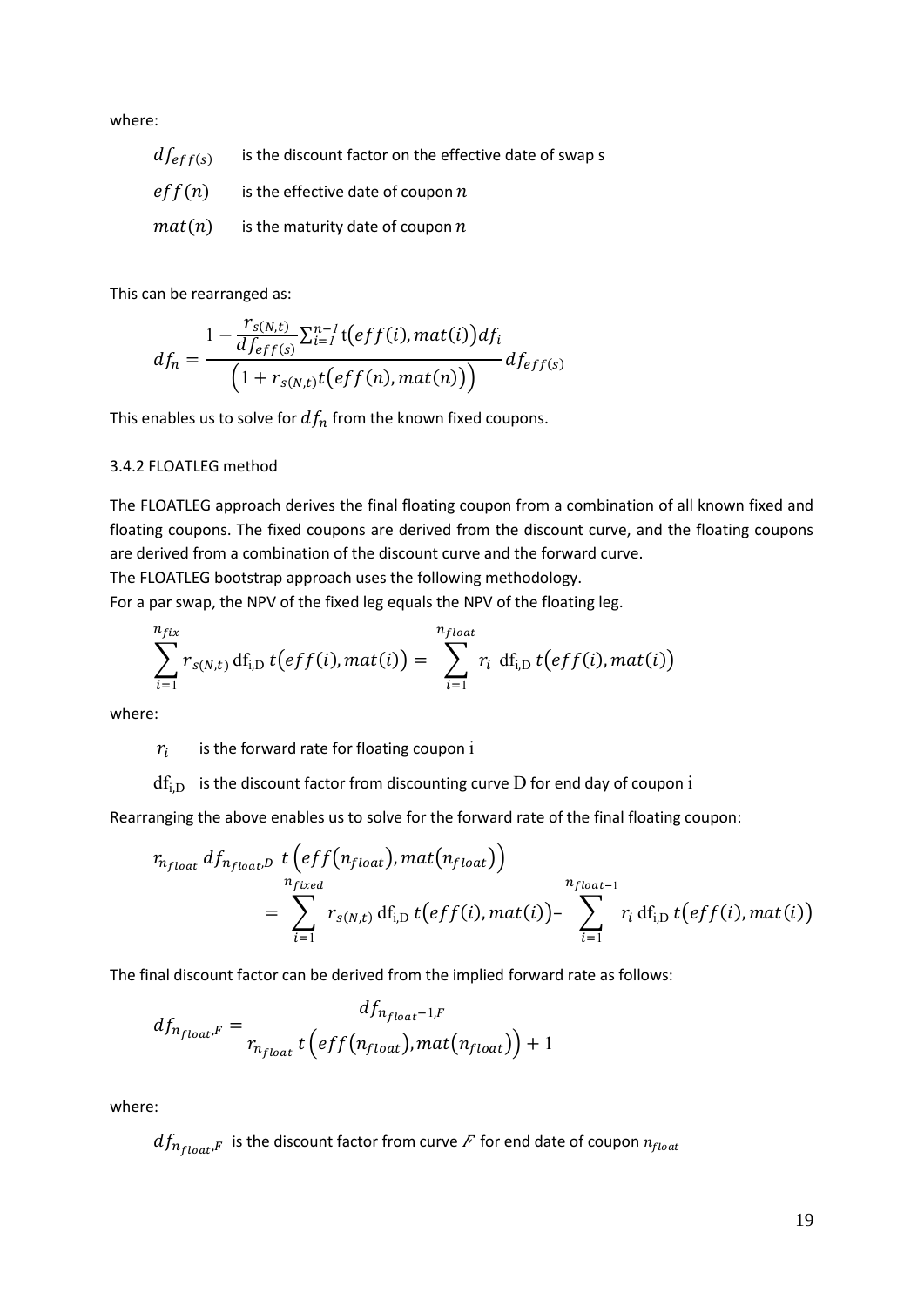The discount factors  $df_{n,D}$  are derived from the discount curve D using the FIXEDLEG method described in section 3.4.1. The discount factors  $df_{n_{,F}}$  for curve F are derived iteratively using the above approach.

### 3.4.3 Swap rate interpolation

When the curve is bootstrapped, discount factors for more than one cash flow may be unknown. Interpolation is required in order to derive the unknown cash flows. KDPW\_CCP determines the unknown swap rates through cubic spline interpolation.

#### 3.5 Interpolation methods

KDPW\_CCP system derives missing discount factors using the loglinear interpolation method.

#### 3.6 Exceptions

In certain cases, curve inputs are not available due to lack of liquidity or for other reasons. Bootstrapping issues can also occur during the yield curve calculation process. This section describes common exceptions and how they are handled by the KDPW\_CCP system.

#### 3.6.1 First curve input effective date later than business date

If the first curve input effective date is after the business date, then both the effective date discount factor  $df_{eff}$  and the maturity date discount factor  $df_{mat}$  are unknown. In that case, KDPW\_CCP approximates them as follows:

First, an approximate discount factor  $df_{\sim mat}$  is calculated:

$$
df_{\sim mat} = \frac{1}{1 + (r_t \ t(0, mat))}
$$

 $df_{eff}$  can then be interpolated:

$$
df_{eff} = 1 - (1 - df_{\sim mat}) \frac{t(0, eff)}{t(0, mat)}
$$

Finally,  $df_{mat}$  can be derived in the same manner as other curve input points:

$$
df_{mat} = \left(\frac{1}{\left(1 + \left(r_t \ t(eff, mat)\right)\right)}\right) df_{eff}
$$

#### 3.6.2 Second curve input effective date later than business date

If the effective date of the second curve input is later than the business date, both  $df_{eff(2)}$  and  $df_{mat(2)}$  will be unknown for this curve input (unless the effective date for this curve input is the same as the maturity date of the first curve input).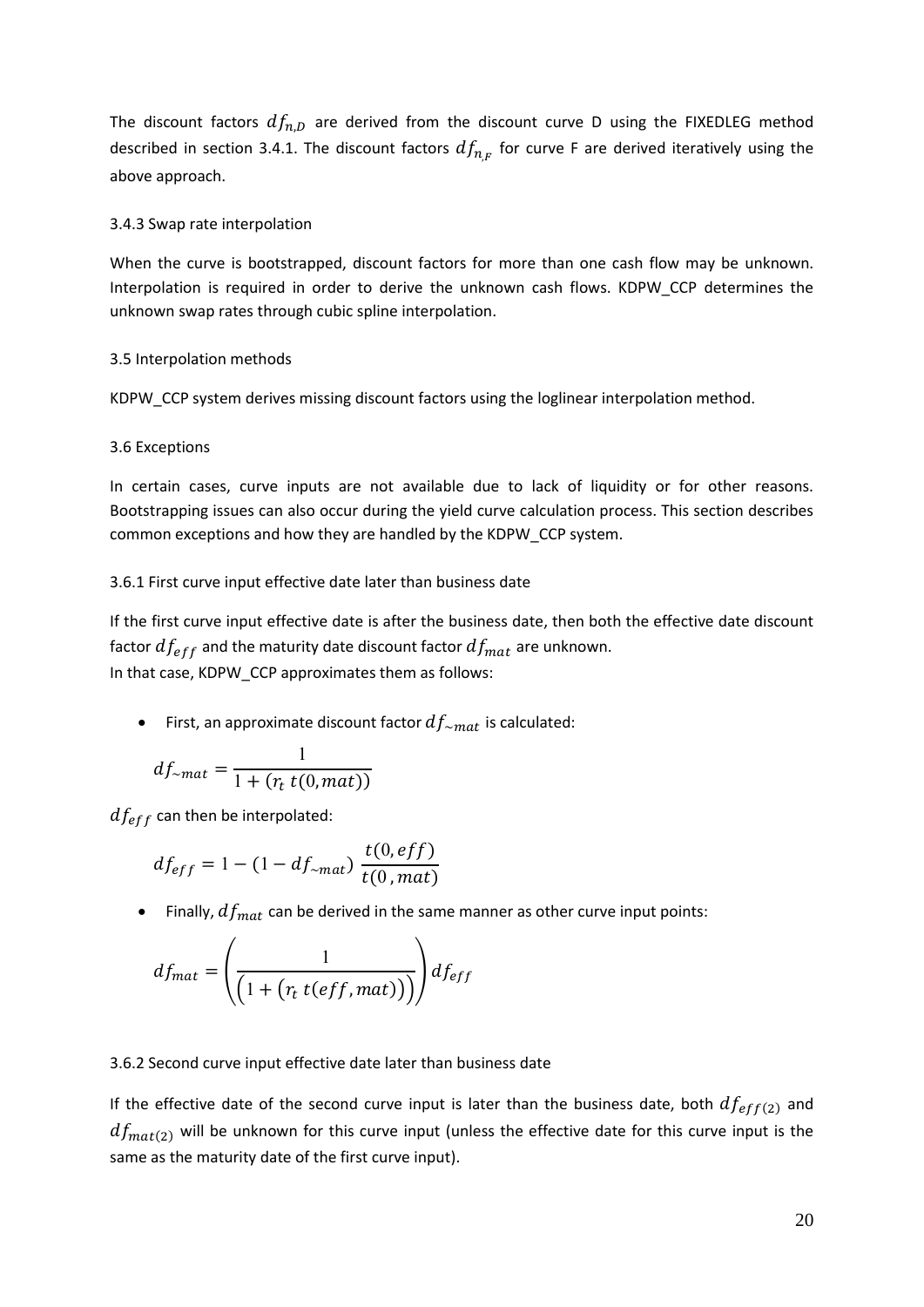Approximation is required to derive either  $df_{eff(2)}$  or  $df_{mat(2)}$ . The KDPW\_CCP system extrapolates  $df_{\sim eff(2)}$  from the first discount factor as follows:

$$
df_{\sim eff(2)} = 1 - (1 - df_{mat(1)}) \frac{t(0, eff(2))}{t(0, mat(1))}
$$

 $df_{mat(2)}$  can then be derived in the same manner as other curve input points using  $df_{\sim eff(2)}$ .

## 3.6.3 Multiple curve inputs mature on the same date

If multiple curve input points have the same maturity date, KDPW\_CCP chooses one curve input only. Precedence is given to CASH rates over FRAs, and FRAs over Swaps.

### **4 Calculating the required initial margin**

The required initial margin is equal to the value of HVaR (i.e. VaR calculated using historic scenarios) for a given account while applying the following parameters:

- holding period
- confidence level
- decay rate
- number of historical events (time horizon)
- method used to calculate rates for VaR scenarios

### 4.1 Overview

KDPW\_CCP performs a Value at Risk (HVaR) calculation. The model calculates a potential Profit / Loss (PL) based on historical market movements within the set time horizon. Statistical analysis of the P&L sample space is then used.

Calculation of margins (and other risk measures, if any) is a three-step process:

- generate scenarios from the market history;
- price the portfolio using each of the generated historical scenarios;
- calculate quantile values.

### 4.2 Scenario generation

The HVaR model generates market scenarios based on historical market movements over a specified date range, from today to a specified date in the past.

Scenarios are generated in the date range:

 $(t - N)$  to  $(t)$ 

where:

 $t$  is the current business day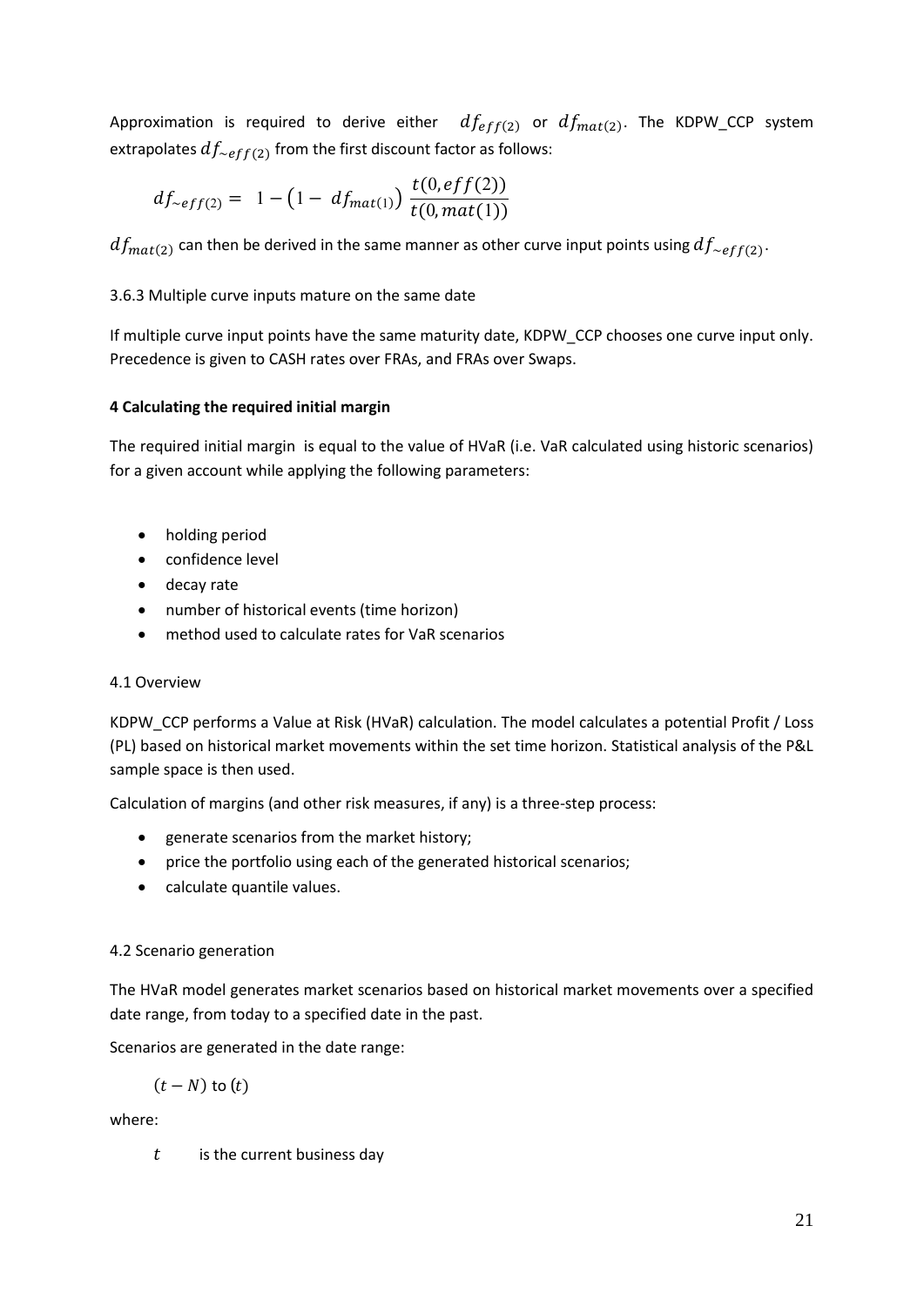### $N$  is the number of the historical observation period

Each scenario *i* is defined as the vector of *n* market inputs that impact the value of the portfolio.

For interest rates, KDPW\_CCP calculates  $\delta_i$  using the additive movement which includes scaling of the portfolio holding period:

$$
\delta_i = r_t + \sqrt{l} (r_{i+1} - r_i)
$$

and for fx rates it uses the multiplicative movement:

$$
\delta_i = \max(0, r_t(1 + \left(\frac{r_{i+1}}{r_i} - 1\right)\sqrt{l})).
$$

### 4.3 Valuation under scenarios

The portfolio is valued as at today's business date for each scenario using the historical market inputs.

This results in the following vector *V* of potential loss:

$$
V = \begin{bmatrix} \sum_{c=1}^{Y} (MtM_{1,c} - MtM_{t,c})ExR_{1,c} \\ \sum_{c=1}^{Y} (MtM_{2,c} - MtM_{t,c})ExR_{2,c} \\ \dots \\ \sum_{c=1}^{Y} (\mathbb{E}tM_{N,c} - MtM_{t,c})ExR_{N,c} \end{bmatrix}
$$

where:

N is the number of scenarios,

- $MtM_{i,c}$ is the hypothetical value of the portfolio of transactions in currency *c* in scenario *i* in the range 1 to N,
- $MtM_{t.c}$ is the mark to market of the portfolio of transactions in currency *c*,
- $ExR_{i,c}$ is the fx rate under scenario *i*, used to convert the value of the portfolio in currency *c* to PLN.

Given a portfolio of m trades, the potential PV<sub>i</sub> is calculated in PLN as:

$$
MtM_{i,c} = \sum_{j=1}^m f(T_{j,c}, s_{i,c})
$$

where:

- $f$  is the function which returns the valuation of transaction  $T_j$  in currency  $c$  in scenario  $s_i$
- $T_{i,c}$ is the j-th trade in currency *c* in the portfolio
- $S_{i,c}$ is scenario *i* for currency *c*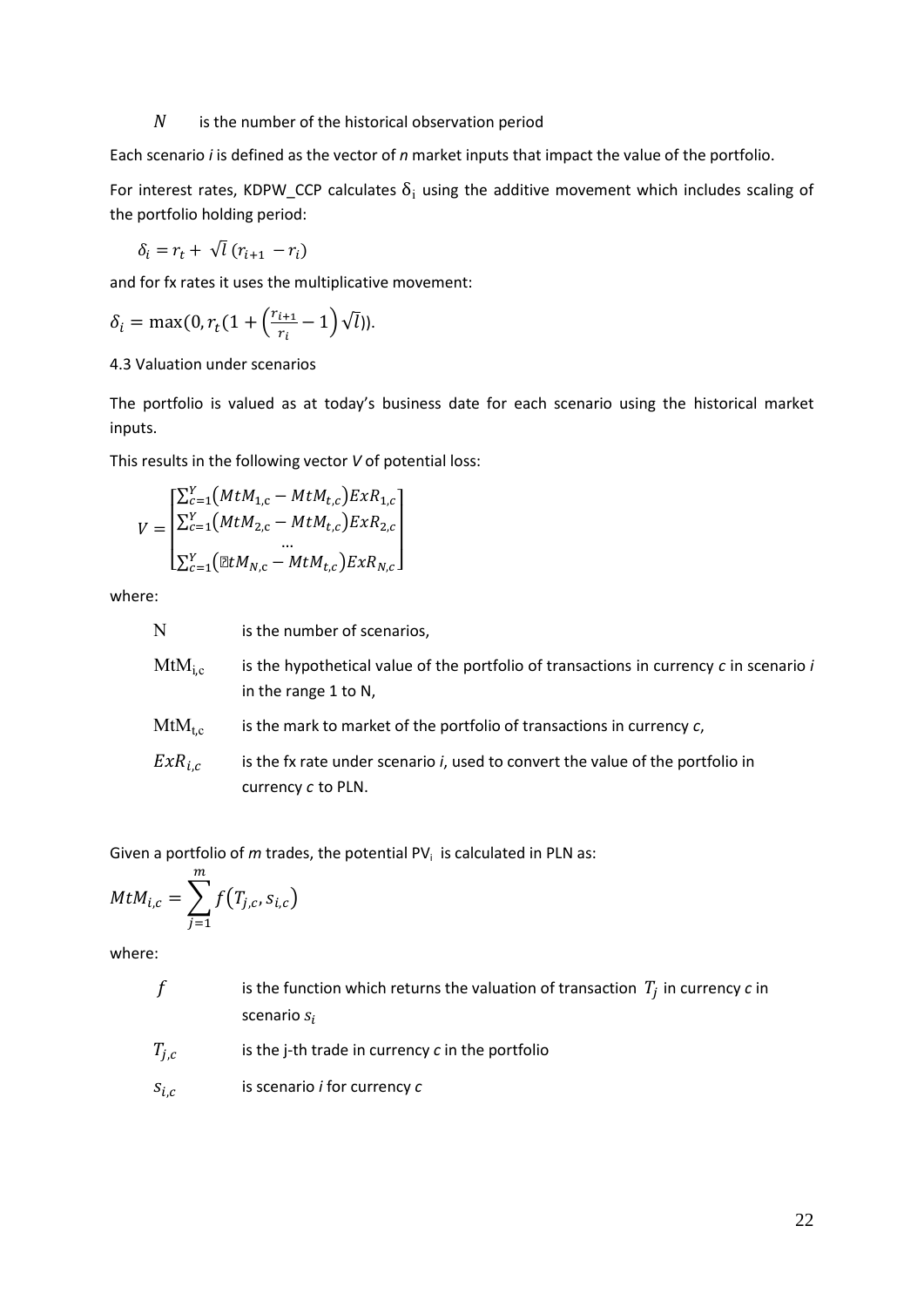### 4.4 Calculating the margin

In its statistical analysis of a sample of potential Profit / Loss values, KDPW\_CCP assumes that scenarios used in the portfolio valuation are assigned equal weights (each scenario has equal probability).

When calculating percentiles, vector values are ordered from lowest (largest loss) to highest (largest profit). Given *N* ranked valued from the sector *V*, the rank *x* L for target percentile *P* is calculated as:

$$
x = \frac{P}{100}(N - 1) + 1
$$

Then splitting *n* into its integer *k* and decimal component *d*, such that  $x = k + d$ , we calculate the percentile value P  $(v_P)$  as:

$$
v_{P} = \begin{cases} v_{1}, & x = 1 \\ v_{N}, & x = N \\ v_{k} + d(v_{k+1} - v_{k}), & 1 < x < N \end{cases}
$$

The value  $V_p$  is the required level of initial margin.

### **5 Definition of projection curves and discount curves**

#### 5.1 Projection curves

#### 5.1.1 1M curve

|           | <b>PLN</b>     | <b>EUR</b>     |
|-----------|----------------|----------------|
| 1M        | <b>WIBOR</b>   | <b>EURIBOR</b> |
| 2M        | <b>FRA 1x2</b> | IRS 2m1s       |
| 3M        | <b>FRA 2x3</b> | IRS 3m1s       |
| 6M        | IRS 6m1s       | IRS 6m1s       |
| 9M        |                | IRS 9m1s       |
| <b>1Y</b> | IRS 1y1s       | IRS 1y1s       |
| 2Y        | IRS 2y1s       | IRS 2y1s       |
| 3Y        | IRS 3y1s       | IRS 3y1s       |
| 4Y        |                | IRS 4y1s       |
| <b>5Y</b> |                | IRS 5y1s       |
| 6Y        |                | IRS 6y1s       |
| <b>7Y</b> |                | IRS 7y1s       |
| <b>8Y</b> |                | IRS 8y1s       |
| 9Υ        |                | IRS 9y1s       |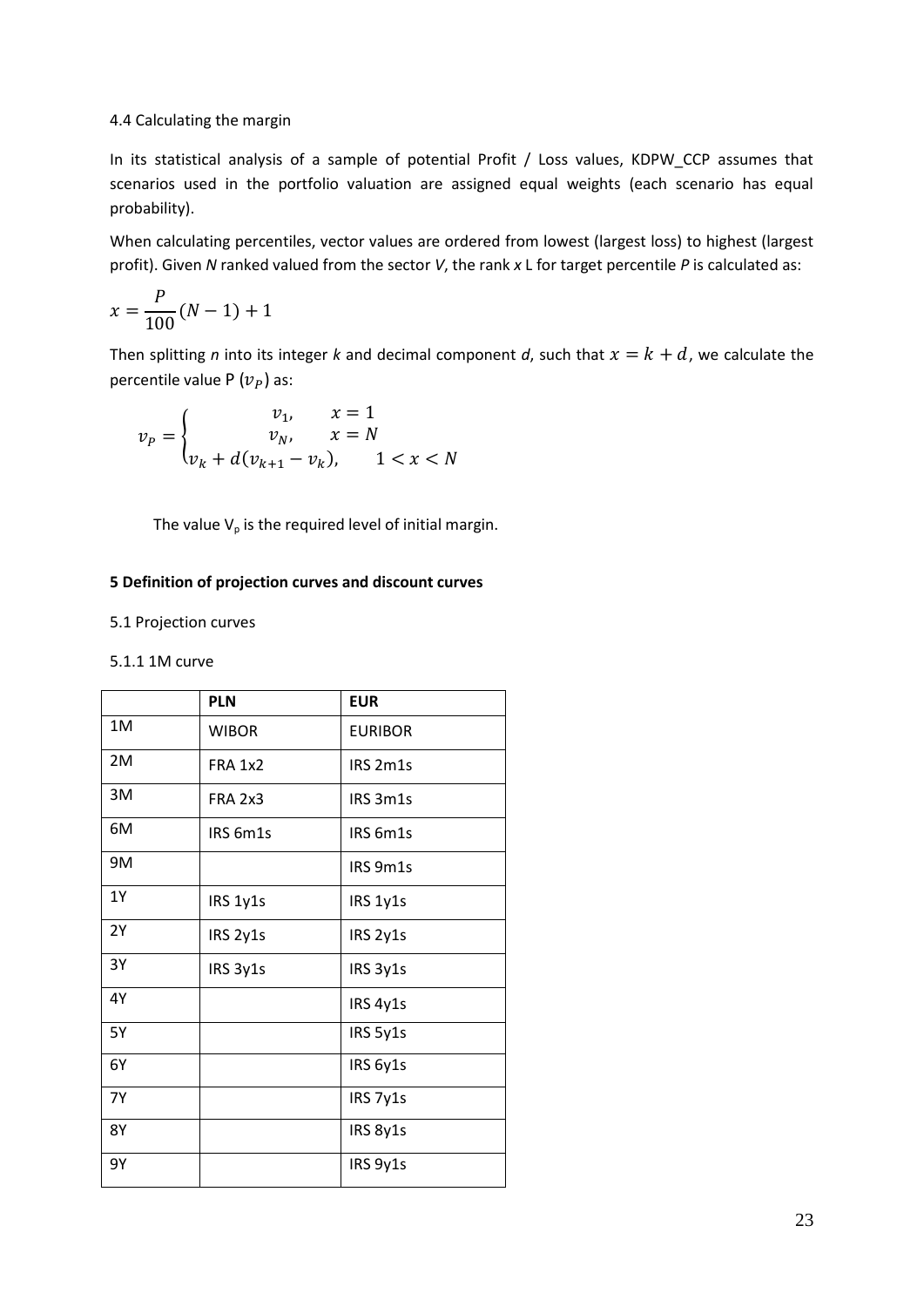| 10Y        | <b>IRS 10y1s</b> |
|------------|------------------|
| 12Y        | <b>IRS 12y1s</b> |
| 15Y        | <b>IRS 15y1s</b> |
| <b>20Y</b> | <b>IRS 20y1s</b> |
| 30Y        | <b>IRS 30y1s</b> |
| 50Y        | <b>IRS 50y1s</b> |

## 5.1.2 3M curve

|           | <b>PLN</b>       | <b>EUR</b>                       |
|-----------|------------------|----------------------------------|
| 3M        | <b>WIBOR</b>     | <b>EURIBOR</b>                   |
| 4M        | FRA 1x4          | <b>FRA 1x4</b>                   |
| 5M        | <b>FRA 2x5</b>   | <b>FRA 2x5</b>                   |
| 6M        | FRA 3x6          | FRA 3x6                          |
| 7M        | FRA 4x7          | FRA 4x7                          |
| 8M        | FRA 5x8          | FRA 5x8                          |
| 9M        | FRA 6x9          | <b>FRA 6x9</b>                   |
| 10M       | <b>FRA 7x10</b>  | <b>FRA 7x10</b>                  |
| 11M       | <b>FRA 8x11</b>  | <b>FRA 8x11</b>                  |
| <b>1Y</b> | <b>FRA 9x12</b>  | <b>FRA 9x12</b>                  |
| 15M       | <b>FRA 12x15</b> | FRA 12x15                        |
| 18M       | <b>FRA 15x18</b> | 15x18/IRS<br><b>FRA</b><br>18m3s |
| 21M       | <b>FRA 18x21</b> | <b>FRA 18x21</b>                 |
| 2Y        | <b>FRA 21x24</b> | FRA 21x24/IRS 2y3s               |
| 3Y        | IRS 3y3s         | IRS 3y3s                         |
| 4Y        | IRS 4y3s         | IRS 4y3s                         |
| 5Y        | IRS 5y3s         | IRS 5y3s                         |
| 6Y        | IRS 6y3s         | IRS 6y3s                         |
| <b>7Y</b> | IRS 7y3s         | IRS 7y3s                         |
| 8Y        | IRS 8y3s         | IRS 8y3s                         |
| 9Υ        | IRS 9y3s         | IRS 9y3s                         |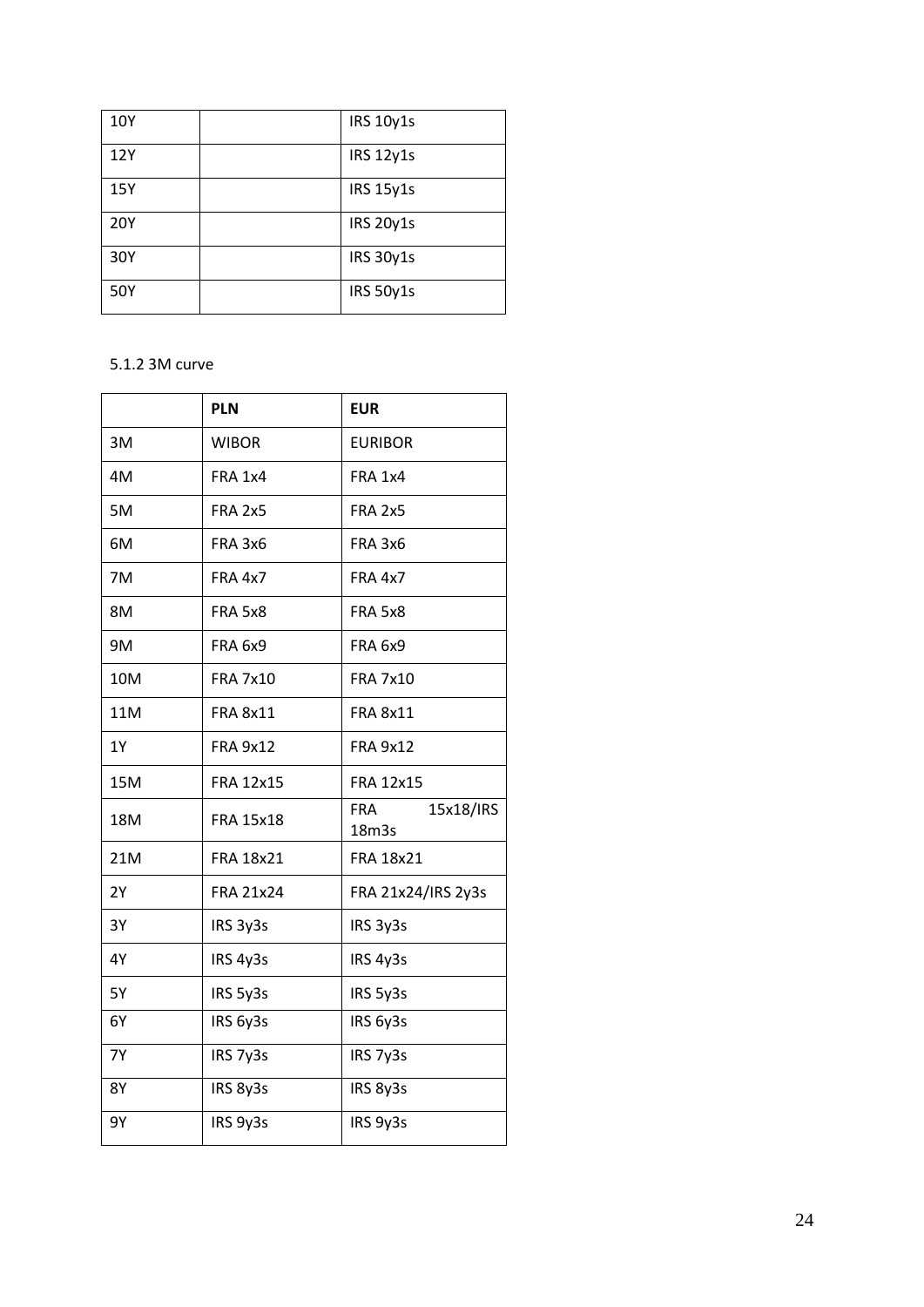| 10Y        | <b>IRS 10y3s</b> | <b>IRS 10y3s</b> |
|------------|------------------|------------------|
| 12Y        | <b>IRS 12y3s</b> | <b>IRS 12y3s</b> |
| 15Y        | <b>IRS 15y3s</b> | <b>IRS 15y3s</b> |
| <b>20Y</b> | <b>IRS 20y3s</b> | <b>IRS 20y3s</b> |
| 30Y        |                  | <b>IRS 30y3s</b> |
| 40Y        |                  | <b>IRS 40y3s</b> |
| 50Y        |                  | <b>IRS 50y3s</b> |

## 5.13 6M curve

|           | <b>PLN</b>       | <b>EUR</b>       |
|-----------|------------------|------------------|
| 6M        | <b>WIBOR</b>     | <b>EURIBOR</b>   |
| 7M        | <b>FRA 1x7</b>   | <b>FRA 1x7</b>   |
| 8M        | <b>FRA 2x8</b>   | <b>FRA 2x8</b>   |
| 9M        | <b>FRA 3x9</b>   | <b>FRA 3x9</b>   |
| 10M       | <b>FRA 4x10</b>  | <b>FRA 4x10</b>  |
| 11M       | <b>FRA 5x11</b>  | <b>FRA 5x11</b>  |
| 1Y        | <b>FRA 6x12</b>  | <b>FRA 6x12</b>  |
| 18M       | <b>FRA 12x18</b> | <b>FRA 12x18</b> |
| 2Y        | <b>FRA 18x24</b> | <b>FRA 18x24</b> |
| 3Y        | IRS 3y6s         | IRS 3y6s         |
| 4Y        | IRS 4y6s         | IRS 4y6s         |
| <b>5Y</b> | IRS 5y6s         | IRS 5y6s         |
| 6Y        | IRS 6y6s         | IRS 6y6s         |
| <b>7Y</b> | IRS 7y6s         | IRS 7y6s         |
| 8Y        | IRS 8y6s         | IRS 8y6s         |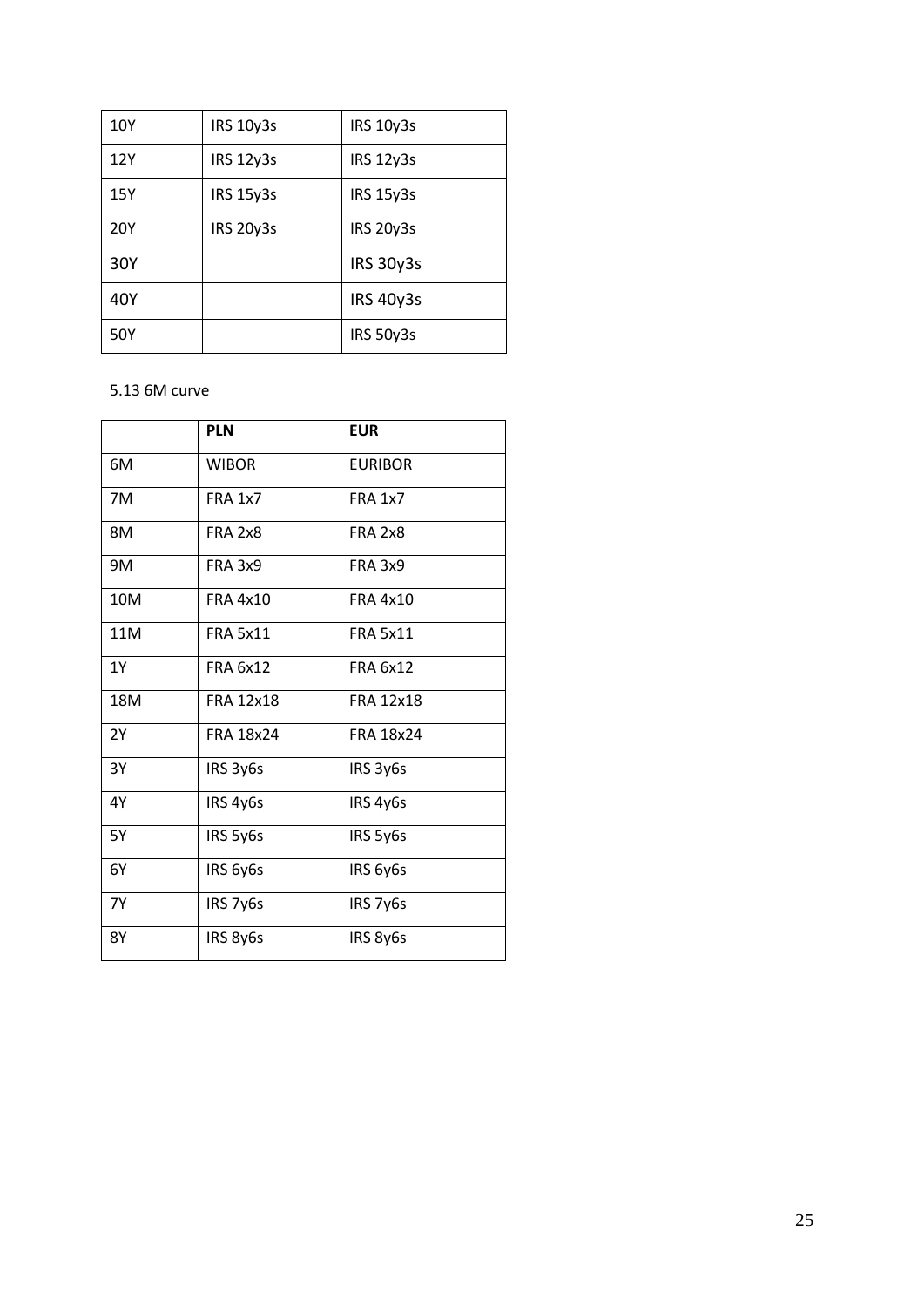| 9Y         | IRS 9y6s         | IRS 9y6s         |
|------------|------------------|------------------|
| 10Y        | <b>IRS 10y6s</b> | <b>IRS 10y6s</b> |
| 12Y        | <b>IRS 12y6s</b> | <b>IRS 12y6s</b> |
| 15Y        | <b>IRS 15y6s</b> | <b>IRS 15y6s</b> |
| <b>20Y</b> | <b>IRS 20y6s</b> | <b>IRS 20y6s</b> |
| 30Y        |                  | IRS 30y6s        |
| 40Y        |                  | <b>IRS 40y6s</b> |
| 50Y        |                  | IRS 50y6s        |

## 5.1.4 OIS curve

|     | <b>PLN</b>         | <b>EUR</b>         |
|-----|--------------------|--------------------|
| O/N | POLONIA (index)    | <b>EONIA</b>       |
| 1W  | OIS <sub>1</sub> W | OIS <sub>1</sub> W |
| 2W  | OIS <sub>2W</sub>  | OIS <sub>2W</sub>  |
| 3W  | OIS <sub>3</sub> W | OIS <sub>3</sub> W |
| 1M  | OIS 1M             | OIS 1M             |
| 3M  | OIS <sub>3M</sub>  | OIS <sub>3M</sub>  |
| 6M  | OIS <sub>6M</sub>  | OIS <sub>6M</sub>  |
| 9M  | OIS <sub>9M</sub>  | OIS <sub>9M</sub>  |
| 1Y  | OIS <sub>1Y</sub>  | OIS <sub>1Y</sub>  |
| 15M |                    | <b>OIS 15M</b>     |
| 18M |                    | <b>OIS 18M</b>     |
| 21M |                    | <b>OIS 21M</b>     |
| 2Y  |                    | OIS <sub>2</sub> Y |
| 3Y  |                    | OIS <sub>3Y</sub>  |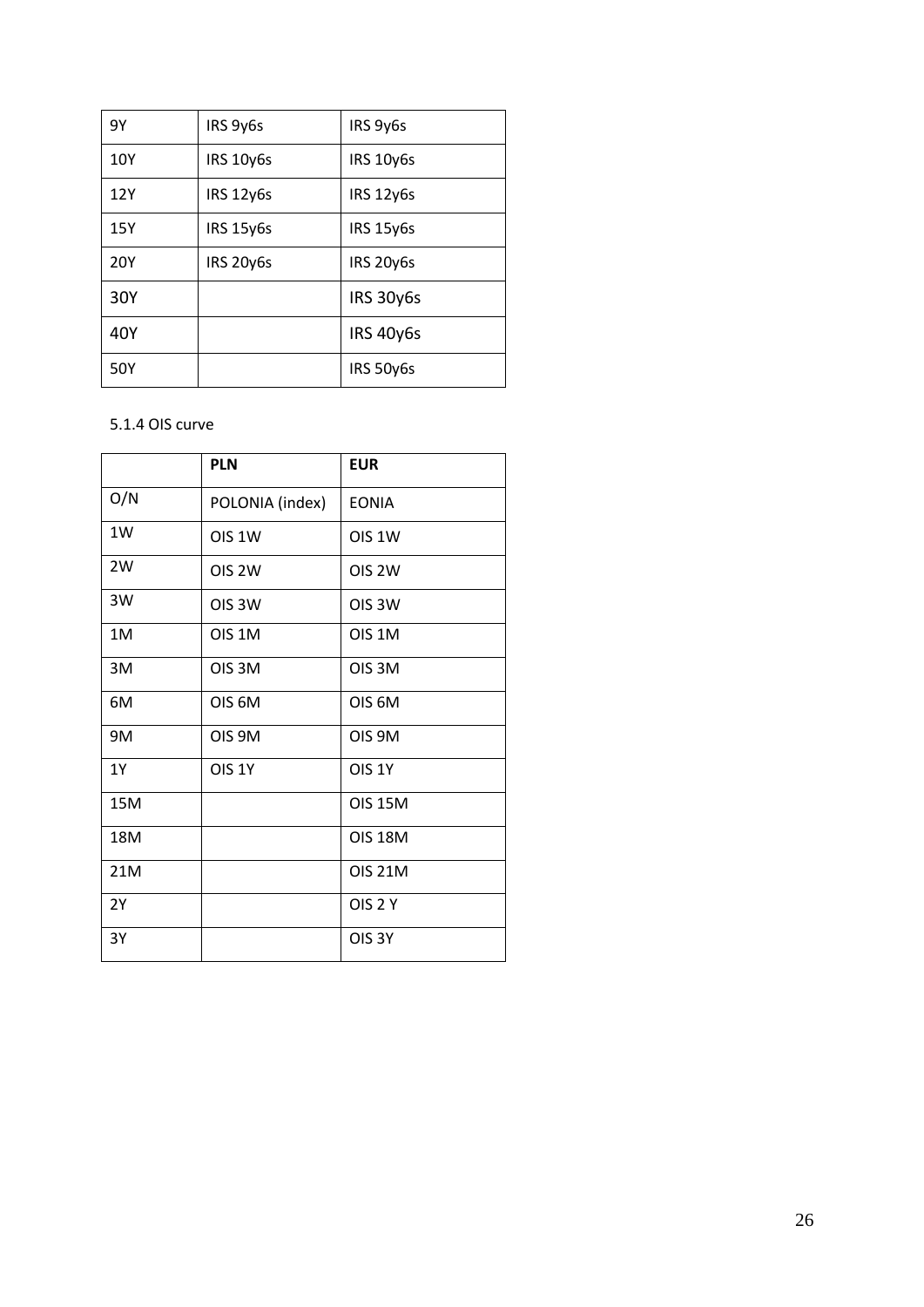| 4Y         | OIS <sub>4Y</sub> |
|------------|-------------------|
| 5Y         | OIS <sub>5Y</sub> |
| 6Y         | OIS <sub>6Y</sub> |
| <b>7Y</b>  | OIS <sub>7Y</sub> |
| <b>8Y</b>  | OIS <sub>8Y</sub> |
| 9Υ         | OIS <sub>9Y</sub> |
| 10Y        | <b>OIS 10Y</b>    |
| 15Y        | <b>OIS 15Y</b>    |
| <b>20Y</b> | <b>OIS 20Y</b>    |
| 30Y        | OIS30Y            |
| 50Y        | <b>OIS 50Y</b>    |

## 5.2 Discount rate curves

## 5.2.1 PLN curve

| O/N       | POLONIA (index)    |
|-----------|--------------------|
| 1W        | OIS 1W             |
| 2W        | OIS 2W             |
| 3W        | OIS <sub>3</sub> W |
| 1M        | OIS 1M             |
| 3M        | OIS 3M             |
| 6M        | OIS <sub>6M</sub>  |
| 9M        | OIS 9M             |
| <b>1Y</b> | OIS <sub>1Y</sub>  |
| 2Y        | IRS 2y1s           |
| 3Y        | IRS 3y1s           |
| 4Y        | IRS 4y3s           |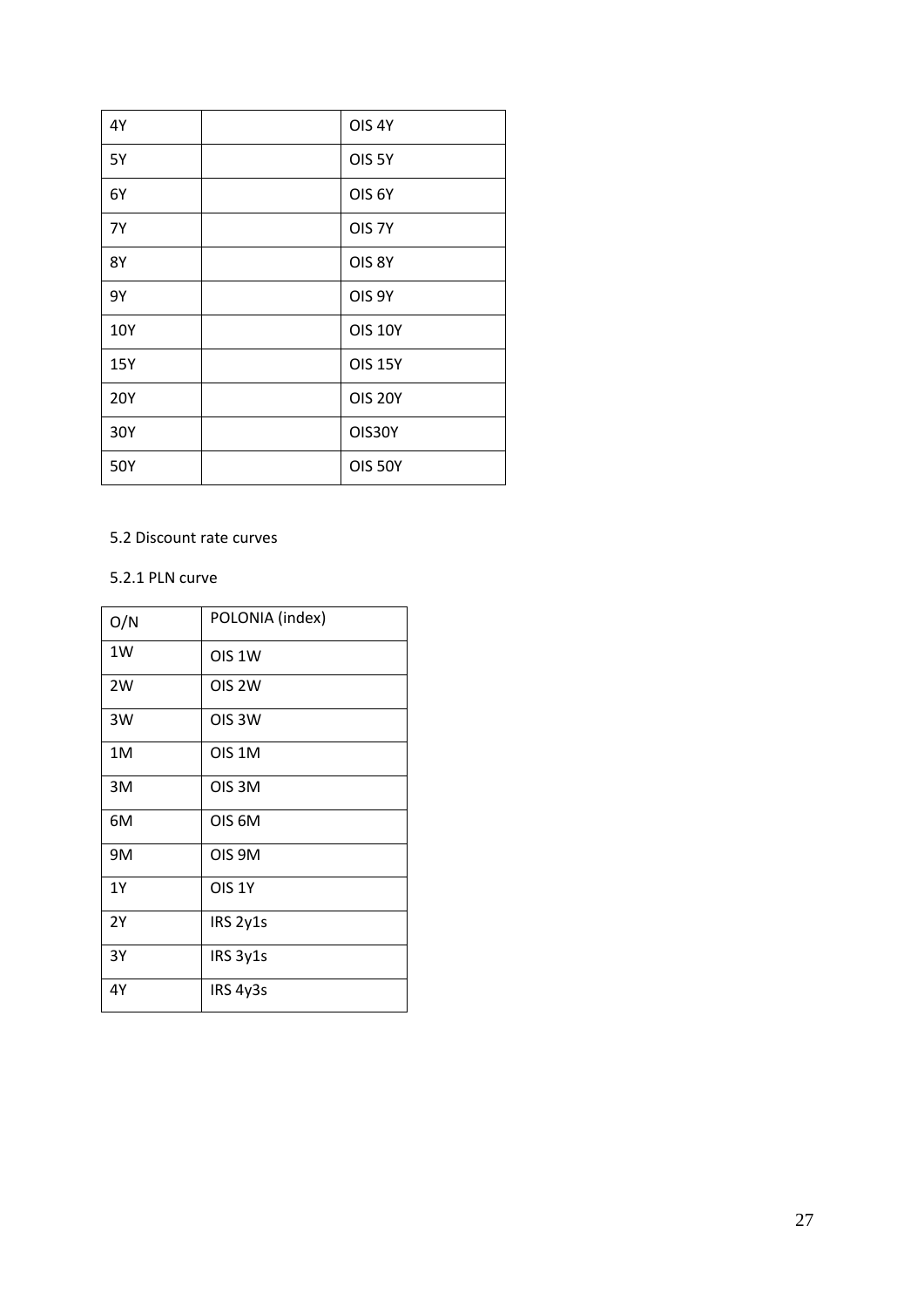| <b>5Y</b>  | IRS 5y3s         |
|------------|------------------|
| 6Y         | IRS 6y3s         |
| <b>7Y</b>  | IRS 7y3s         |
| <b>8Y</b>  | IRS 8y3s         |
| <b>9Y</b>  | IRS 9y3s         |
| 10Y        | <b>IRS 10y3s</b> |
| 12Y        | <b>IRS 12y3s</b> |
| 15Y        | <b>IRS 15y3s</b> |
| <b>20Y</b> | <b>IRS 20y3s</b> |

### 5.2.2 EUR curve

The EUR discount curve is the OIS EUR curve described in point 5.1.4.

### **6 Sources of market data**

Sources of market data for respective types of data include:

- 1) WIBOR (index) fixing organised by ACI Polska the Polish Financial Markets Association,
- 2) POLONIA (index) fixing organised by ACI Polska the Polish Financial Markets Association,
- 3) FRA, IRS, OIS (PLN) fixing organised by ACI Polska the Polish Financial Markets Association and, if not published, other available quotation rates,
- 4) EURIBOR (index) European Money Market Institute,
- 5) EONIA (index) European Money Market Institute,
- 6) FRA, IRS, OIS (EUR) based on quotes of contributors.

Market data will be downloaded from the Thomson Reuters or Bloomberg news service.

In determining market value, KDPW CCP uses in the first place data available from the Bloomberg service. If on a given day R when valuation is performed the quality of the data from the Bloomberg service is low in the opinion of KDPW\_CCP or their availability is limited, KDPW\_CCP acting to ensure the safety of transaction clearing may:

- 1) use data provided by Thomson Reuters in whole or in part, or
- 2) determine relevant rates taking into account market data provided by both services.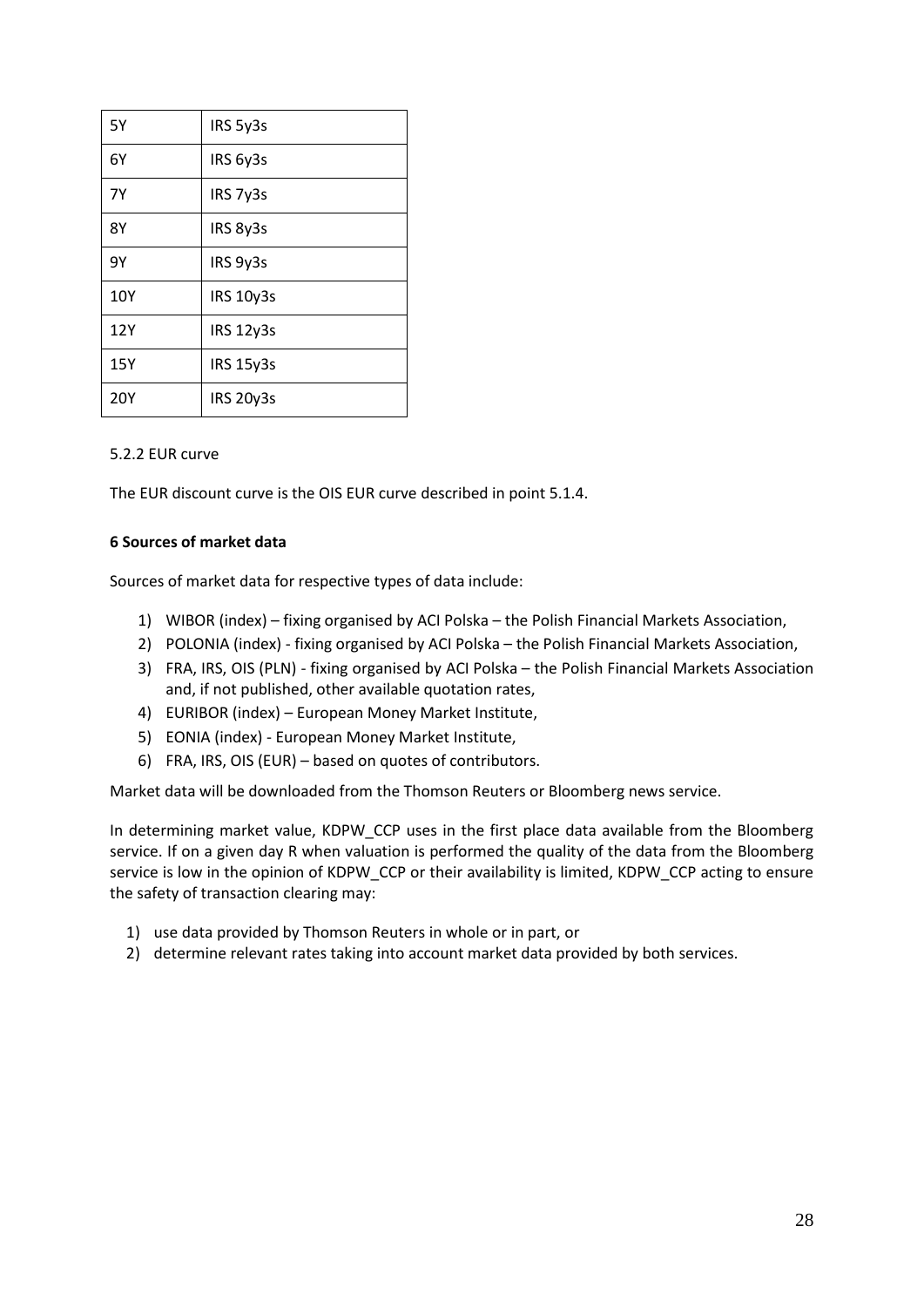*Appendix No. 4 to the Resolution No. 77/16 of the Management Board of KDPW\_CCP S.A. dated 27 December 2016*

Appendix 7 to the Detailed Rules of the OTC Clearing System

## **Detailed rules of calculating collateral limits**

Collateral limits referred to in § 1 subpara. 18 of the Clearing Rules and § 20 subpara. 1 and 1a of the Detailed Rules of the OTC Clearing System and referred to in § 1 subpara. 19 of the Clearing Rules are calculated as follows:

## **1. Collateral limit**

The collateral limit is equal to the recognised margins deposited by a participant for own positions and client positions, registered in own and client clearing accounts maintained by KDPW\_CCP for the participant to which collateral accounts are assigned, whereby collateral deposited for clients' positions is recognised up to the requirement calculated for the positions while collateral deposited for the participant's own positions is recognised in the amount deposited by the participant. The participant's collateral limit is calculated according to the following formula.

*Figure 1. Collateral limit (CL)*

$$
CL = \sum_{PB \; Client} min(IMR_{PB}, Coll_{PB}) + Coll_{House}
$$

where:

*–* margin requirement for account PB calculated according to the following formula:

$$
IMR_{PB} = max(IM_{PB} + OutMtM_{PB} + SAdj_{PB}, 0)
$$

where:

 $IM_{PR}$  – initial margin calculated for the collateral account PB

 $OutMtM_{PR}$  – value of transactions accepted for clearing today, registered in the clearing account assigned to account PB, or value of transactions concluded as a result of closing of positions on demand or automatic closing of positions calculated for the clearing account assigned to account PB  $SAdj_{PB}$  – adjusting amount determined for the clearing account assigned to account PB, resulting from accepted quotes of a participant taking part in automatic closing of positions or closing of positions on demand

 $Coll_{PR}$  – recognised value of collateral in account PB

 $\textit{Coll}_\textit{House}$  – recognised value of collateral in participant's own account PB

## Available collateral limit

The available collateral limit for a participant is the difference between the collateral limit and the sum of the margin requirements. A negative figure stands for a collateral limit overrun (deficit).

*Figure 2. Available collateral limit (AL)*

$$
AL = CL - \sum_{PB} IMR_{PB}
$$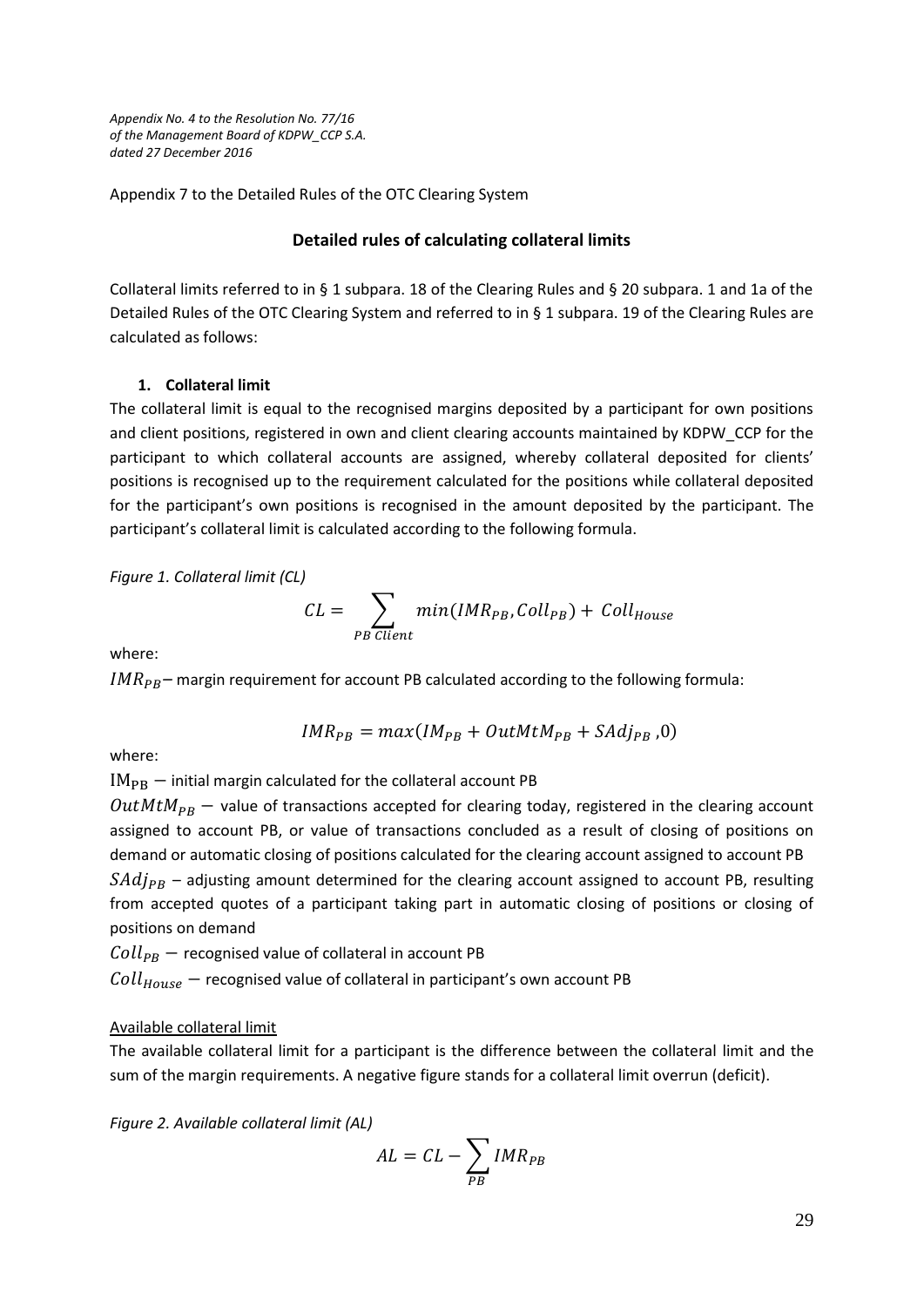Collateral limit utilisation is reported to participants in a Participant Notification message.

# **2. Credit limit**

The credit limit is equal to the collateral limit.

Credit limit utilisation is reported to participants in a Participant Notification message.

# **3. Individual limit for a clearing account and a collateral account**

Participants may set margin limits for each client clearing account and collateral account.

Clearing account (PA) and collateral account (PB) limits may be:

- for information only, or

- binding.

If a limit for information only is exceeded, the transaction is accepted and the limit overrun is reported to the participant in a Participant Notification.

If a binding limit for the account is exceeded, the transaction is not accepted for clearing. The limit overrun and the suspension of the acceptance of the transaction is reported to the participant in a Participant Notification.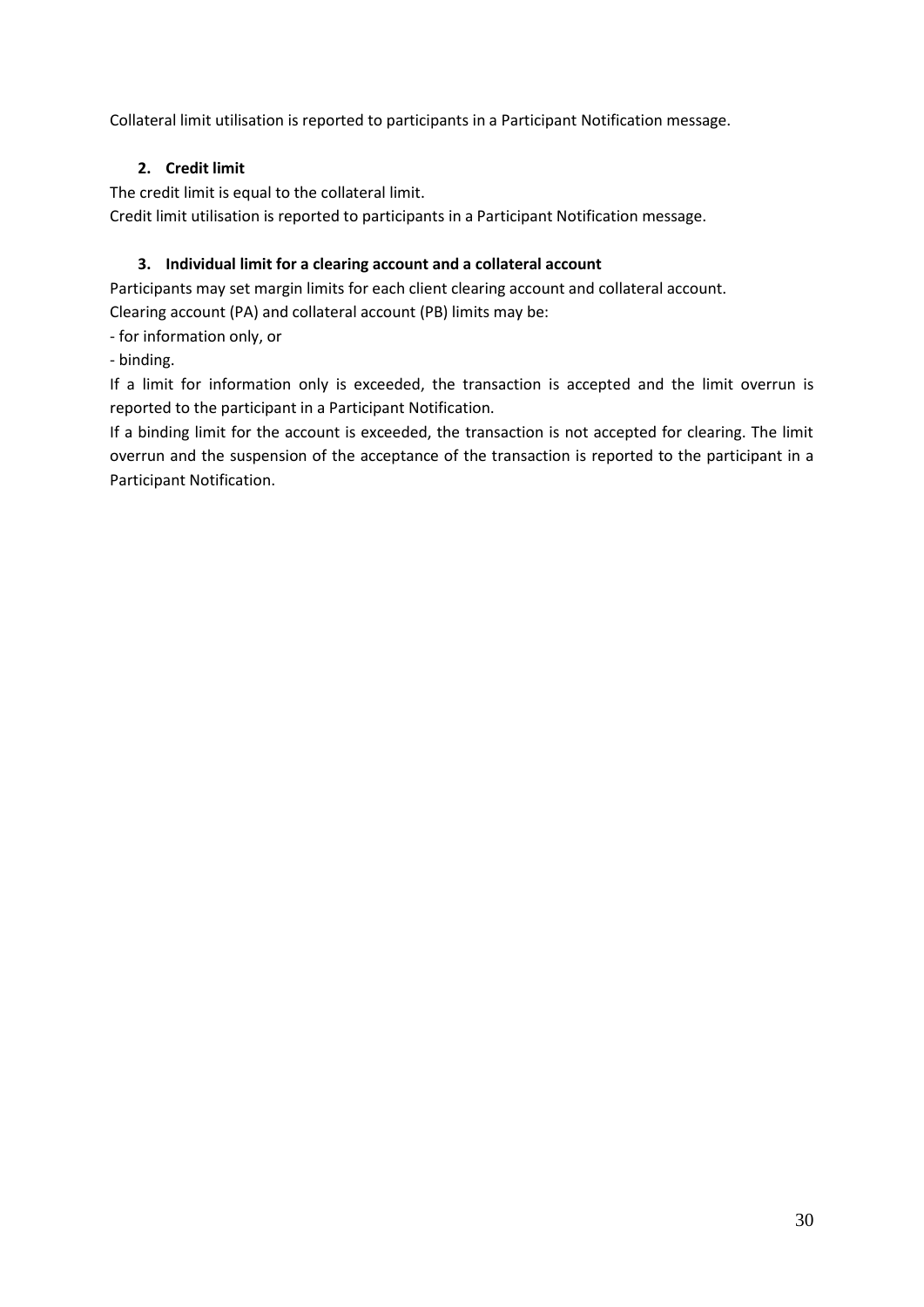*Appendix No. 5 to the Resolution No. 77/16 of the Management Board of KDPW\_CCP S.A. dated 27 December 2016*

Appendix 8 to the Detailed Rules of the OTC Clearing System

## **Processing automatic closing of positions**

Automatic closing of positions applies in case of clearing member default.

## **1. Preparing the auction**

In case of default, KDPW CCP sends an AuctionNotification message to clearing members. The message notifies the clearing members of the planned automatic closing of positions of a clearing member including the planned timing, the type and the tenor of instruments.

Next, clearing members are notified of auction details in an AuctionDetail message which includes:

- 1) start and end time and results of the auction;
- 2) auction style (Vickrey, standard);
- 3) segments (portfolios) including:
	- a) number of units in the portfolio;
	- b) minimum number of units to be quoted by the clearing member;
	- c) unit description (details of trades in each unit).

KDPW\_CCP sets the minimum number of units to be quoted by the clearing member on the basis of KDPW CCP exposure generated by the clearing member.

The minimum number of units is the total number of units in the segment times an augmenting parameter set by KDPW. CCP times the contribution of the clearing member to the Guarantee Fund to the sum of contributions to the Guarantee Fund. The augmenting parameter is set by KDPW\_CCP in a Management Board Resolution.

## **2. Giving quotes**

In a process triggered by clearing member default, it is mandatory to send a quote separately for each segment within the auction. Otherwise, quotes are optional. Quotes are sent in an AuctionQuoteRequest message.

The clearing member's AuctionQuoteRequest message specifies:

- 1) auction number;
- 2) segment number;
- 3) number of quoted units and quoted prices.

The clearing member may send multiple price quotes in an AuctionQuoteRequest message together with a number of units specified individually for each quote.

The total number of units in a portfolio to be closed quoted by the clearing member cannot be greater than the maximum or lower than the minimum number of units set by KDPW\_CCP in the AuctionDetail message.

The quote sent by the clearing member in the AuctionQuoteRequest message is subject to a check. If the quote does not meet the KDPW CCP requirements, the clearing member receives an AuctionError message which specifies errors. If the quote is correct, the clearing member receives an AuctionError message which specifies no errors, which means that KDPW\_CCP has received a correct quote.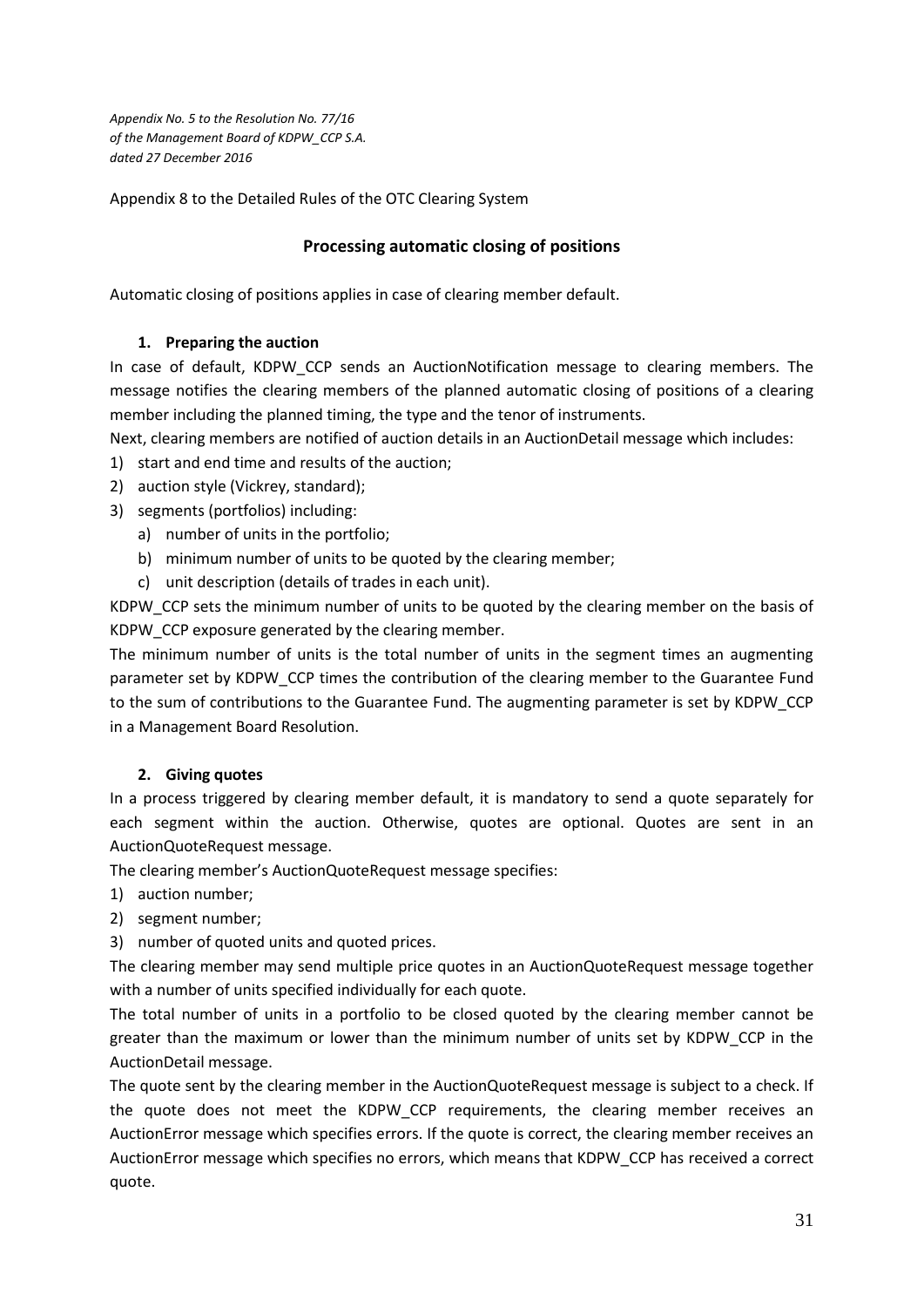If the clearing member receives an AuctionError message which specifies errors, the clearing member must resend the AuctionQuoteRequest message with a correct quote.

If the clearing member quotes an insufficient number of units in the portfolio, KDPW\_CCP reserves the right to use the quote.

The clearing member may resend a quote until the auction timeout. A resent quote replaces a preceding quote.

If no quote is received until timeout, the AuctionTimeout is sent to notify of the auction timeout.

## **3. Setting the price and selecting participants to take over positions**

Where the clearing member submits multiple price quotes for units to be taken over, KDPW\_CCP first uses the best quote. KDPW\_CCP may use a quote in part.

Trades on auction are taken over by the clearing member at a rate notified by KDPW CCP in an AuctionDetail message. The next KDPW\_CCP netting session performs marking to market including the current market rates (under general rules) and settlement of the amount based on quotes accepted by KDPW\_CCP.

The price at which units are taken over depends on auction style. For a standard auction, the price at which units are taken over is equal to the price quoted by the clearing member. For a Vickrey auction, the price of all units is set at the price of the least favourable unit accepted by KDPW\_CCP from all clearing members. After the auction closes, the clearing members receive an AuctionResult message which specifies the accepted number of quoted units of the portfolio and their prices.

After quotes are accepted, trades resulting from quoted units of the portfolio are registered in the accounts of the relevant clearing member.

## **4. Confirmation of a trade**

A ParticipantNotification message is generated for the clearing member to confirm that trades on auction have been accepted for clearing in KDPW\_CCP. ParticipantNotification and AuctionResult messages are confirmations sent to the clearing members. Such trades are not reflected in confirmation platforms.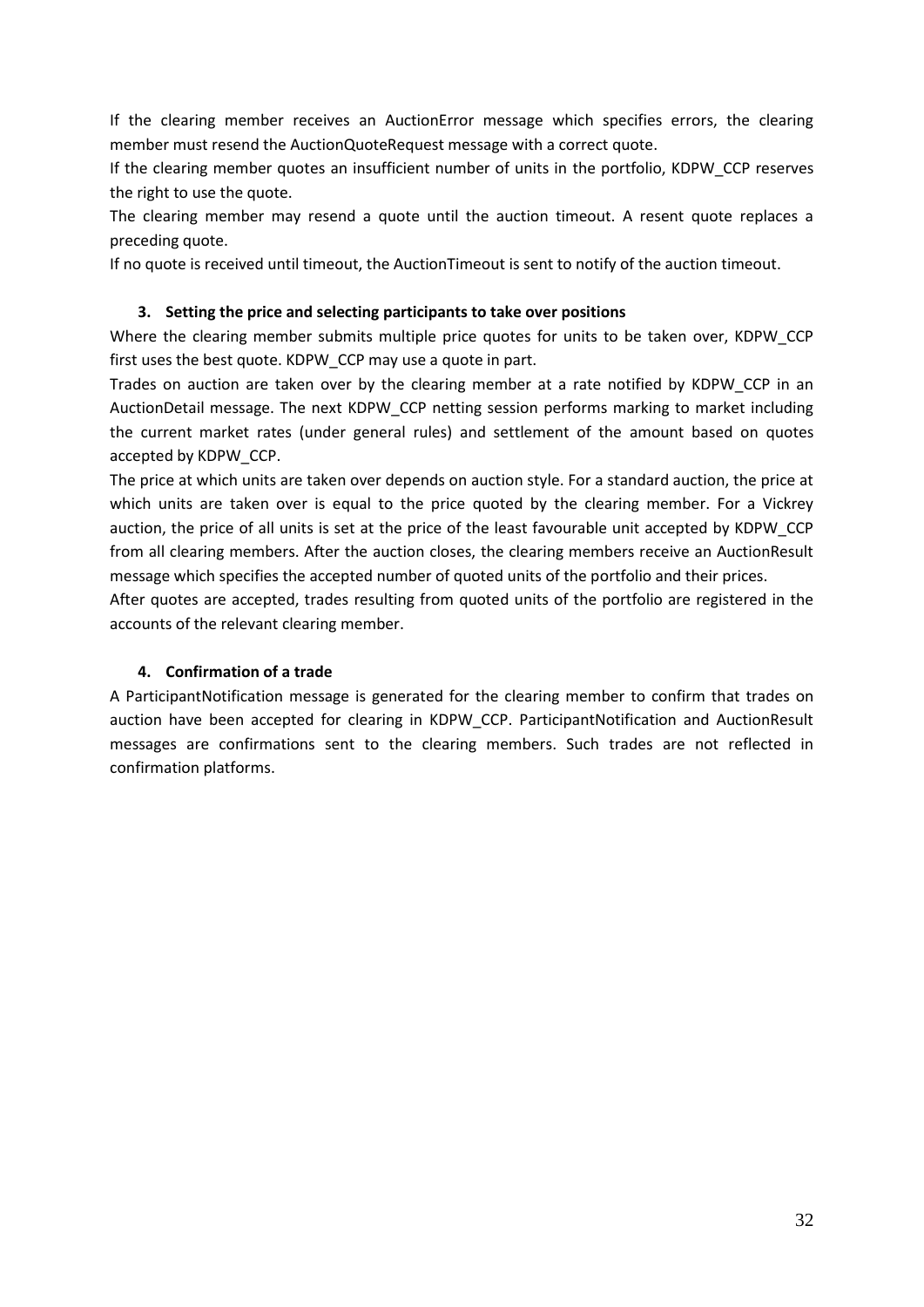*Appendix No. 6 to the Resolution No. 77/16 of the Management Board of KDPW\_CCP S.A. dated 27 December 2016*

Appendix 9 to the Detailed Rules of the OTC Clearing System

## **Processing the closing of positions on demand**

### **1. Processing the closing of positions on demand**

Processing the closing of positions on demand of a clearing member, referred to in § 90 - § 95 of the Rules of Transaction Clearing (Non-organised Trading), requires the clearing member to send an OnDemandTerminationRequest message to the KDPW\_CCP clearing system and KDPW\_CCP to match parties to trade for the opposite position in the automatic closing of positions process.

The OnDemandTerminationRequest message requires the specification of key parameters necessary to identify the positions to be closed and to determine the opposite positions. The parameters are included in the OnDemandTerminationRequest message structure described in the document kdpw\_otc Message Structure published on the KDPW\_CCP website.

On receipt of the message, KDPW CCP checks the formal conditions necessary to start the processing of closing of positions on demand. The first check is to verify whether the clearing member requesting automatic termination has a relevant flag set up for the clearing account in the kdpw otc IT system necessary to perform automatic termination in the account in which the trades to be terminated are registered. Otherwise, the position closing request will be rejected at the stage of validation of the received OnDemandTerminationRequest message. The next check is to verify whether the specified positions are registered in the designated clearing account.

On receipt of the message requesting the closing of positions, KDPW\_CCP checks the collateral maintained in the accounts of the clearing member against margins required for the closing on demand to be executed. If the check indicates that the margins required after closing exceed the available collateral, then closing of positions on demand cannot be executed.

KDPW\_CCP confirms either acceptance or rejection of the request to close positions by sending an OnDemandTerminationResponse message to the clearing member who initiated the process. In case of acceptance, the requestAccepted field of the sent message is completed with the value "true".

The clearing member may send an OnDemandTerminationRequest message to the kdpw\_otc system by 16:00h on any business day on which a clearing session is held.

Closing on demand cannot be executed where:

- 1) the request is received too late to be finalised by the end of day;
- 2) automatic closing of positions due to default of another clearing member or request of another clearing member is being executed at the same time;
- 3) there is a high probability of default of another clearing member.

When accepting a request to start the process of closing positions on demand, KDPW\_CCP sets the following parameters:

- 1) auction style and timing;
- 2) number of units in the portfolio;
- 3) additionally generated portfolios (to prevent the identification of the actual portfolio on auction).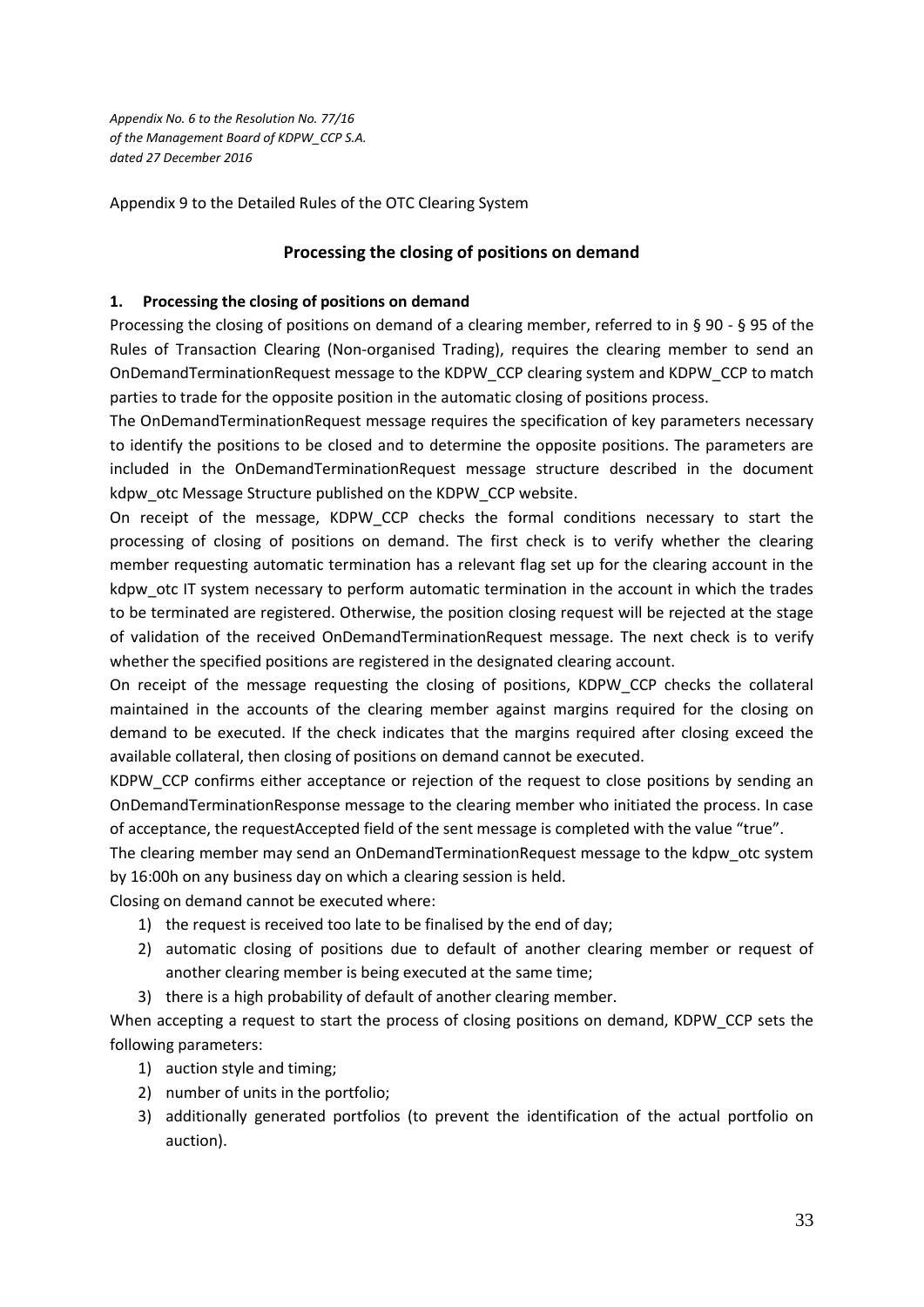If KDPW\_CCP confirms acceptance of the position closing request, the other clearing members are notified of the initiated process of automatic closing of positions.

# **1.1 Starting the process of automatic closing of positions**

Initiation of a process of automatic closing of positions is notified in an AuctionDetail message sent by KDPW CCP to the clearing members participating in the process of closing positions on demand. The message contains basic information about the position portfolios including:

- 1) specification of positions being closed;
- 2) auction timeout;
- 3) auction style (Vickrey, standard).

A detailed description of this stage of the process is presented in Appendix 8 to the Detailed Rules of the OTC Clearing System "Processing automatic closing of positions".

# **1.2 Sending individual trade prices for opposite positions by clearing members to KDPW\_CCP**

In response to the AuctionDetail message, the clearing members send an AuctionQuoteRequest message to KDPW CCP. The message includes necessary information of the price quoted for the trade for the opposite position. In the next step, KDPW\_CCP select the best quote.

In the processing of closing of positions on demand, KDPW CCP does not require the clearing members to present quotes for a specific minimum number of units.

# **1.2.1 Setting the price of quoted trades**

The rules of setting prices for trades quoted by the clearing members participating in the process of automatic closing of positions are set out in Appendix 8 to the Detailed Rules of the OTC Clearing System "Processing automatic closing of positions".

# **1.2.2 Calculating collateral required from clearing members participating in the process of closing positions on demand**

Successful processing of closing of positions on demand requires the participating clearing members, including both the initiating clearing member and the clearing members quoting trades for opposite positions, to maintain required collateral in their accounts. If the auction would cause required margins to exceed the deposited collateral, the closing cannot be executed. If the overrun affects the clearing member initiating the process, the process is terminated and the positions cannot be closed. If the overrun affects a clearing member taking over positions, that member is excluded from among the clearing members quoting the positions. In that case, the system reallocates units disregarding the clearing member excluded from the process.

# **1.3 Ending the process of closing positions on demand**

On receipt of quotations from other clearing members, KDPW\_CCP immediately presents a price quote of closing the position in an OnDemandTerminationResult message. On receipt of the message, the requesting clearing member may close the position. The clearing member requesting the closing of positions should accept the terms of the quoted closing trade within a specific time limit after receipt of quoted prices by sending an OnDemandTerminationAcceptance message. If no confirmation is received within the time limit, KDPW\_CCP considers the quote to be rejected by the